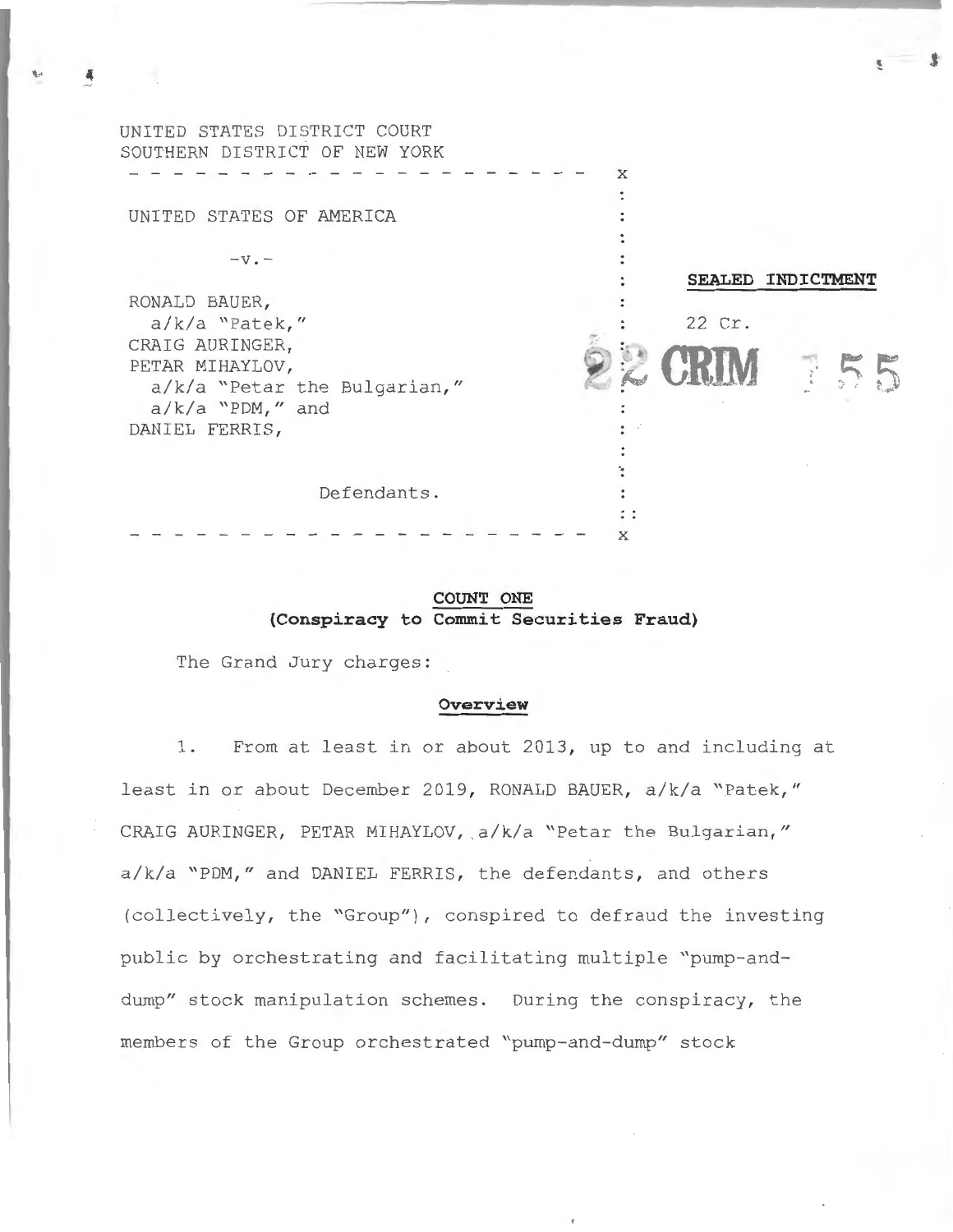manipulation schemes in connection with the securities of at least 12 issuers.

As a result of these pump-and-dump schemes, RONALD  $2.$ BAUER, a/k/a "Patek," CRAIG AURINGER, PETAR MIHAYLOV, a/k/a "Petar the Bulgarian," a/k/a "PDM," and DANIEL FERRIS, the defendants, and their co-conspirators collectively generated at least approximately \$75 million in total proceeds.

# Relevant Individuals and Entities

 $3.$ At all times relevant to this Indictment, RONALD BAUER, a/k/a "Patek," the defendant, was a citizen of Canada and the United Kingdom who resided in the United Kingdom. As is described herein, BAUER orchestrated numerous "pump-and-dump" stock manipulation schemes. BAUER was the leader of the stock manipulation schemes in which he participated and controlled the various aspects of the schemes, as described in further detail below.

4. At all times relevant to this Indictment, CRAIG AURINGER, the defendant, was a citizen of Canada who resided in the United Kingdom. As is described herein, AURINGER participated in multiple "pump-and-dump" stock manipulation schemes including by, among other things, coordinating stock promotion campaigns and by providing funding in furtherance of the stock manipulation schemes.

 $\overline{2}$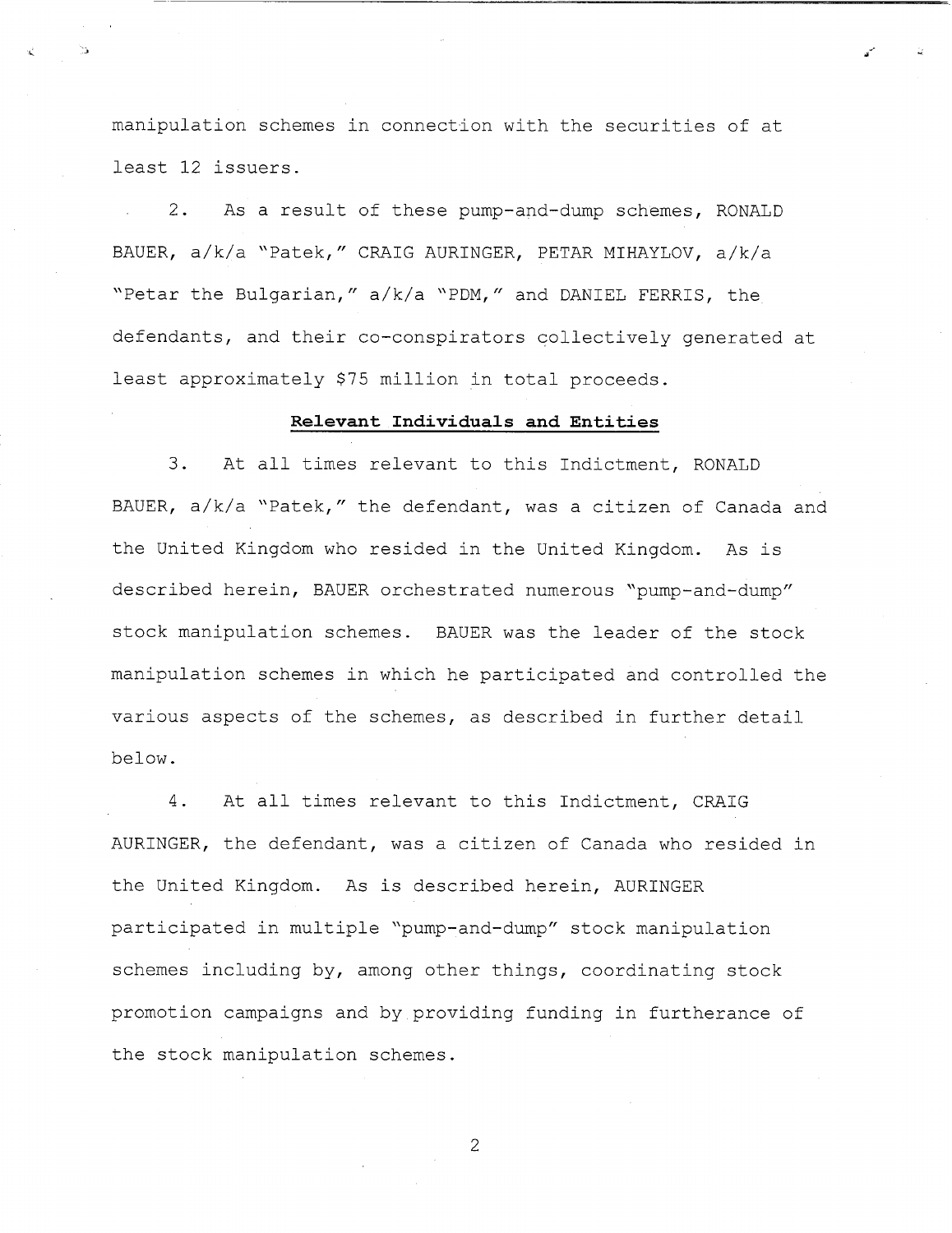$5<sub>1</sub>$ At all times relevant to this Indictment, PETAR MIHAYLOV, a/k/a "Petar the Bulgarian," a/k/a "PDM," was a citizen of Bulgaria who resided in Bulgaria. As is described herein, MIHAYLOV participated in multiple "pump-and-dump" stock manipulation schemes by, among other things, coordinating stock promotion campaigns and providing funding in furtherance of the stock manipulation schemes.

At all times relevant to this Indictment, DANIEL 6. FERRIS, the defendant, was a citizen of the United Kingdom who, at certain times relevant to this Indictment, resided in Monaco. As is described herein, FERRIS participated in multiple "pumpand-dump" stock manipulation schemes. FERRIS's participation included, among other things, opening entities held in FERRIS's own name that were then used to trade shares and transfer funds in furtherance of the stock manipulation schemes, taking various actions necessary to prepare the publicly traded companies that were used as the vehicles for the stock manipulation schemes, and serving as the Chief Executive Officer of at least one publicly traded company whose shares FERRIS and his coconspirators thereafter manipulated. Beginning in or about 2017, FERRIS also orchestrated additional "pump-and-dump" stock manipulation schemes in which FERRIS took a leading role.

 $7.$ At all times relevant to this Indictment, a coconspirator not named as a defendant herein ("CC-1"), was a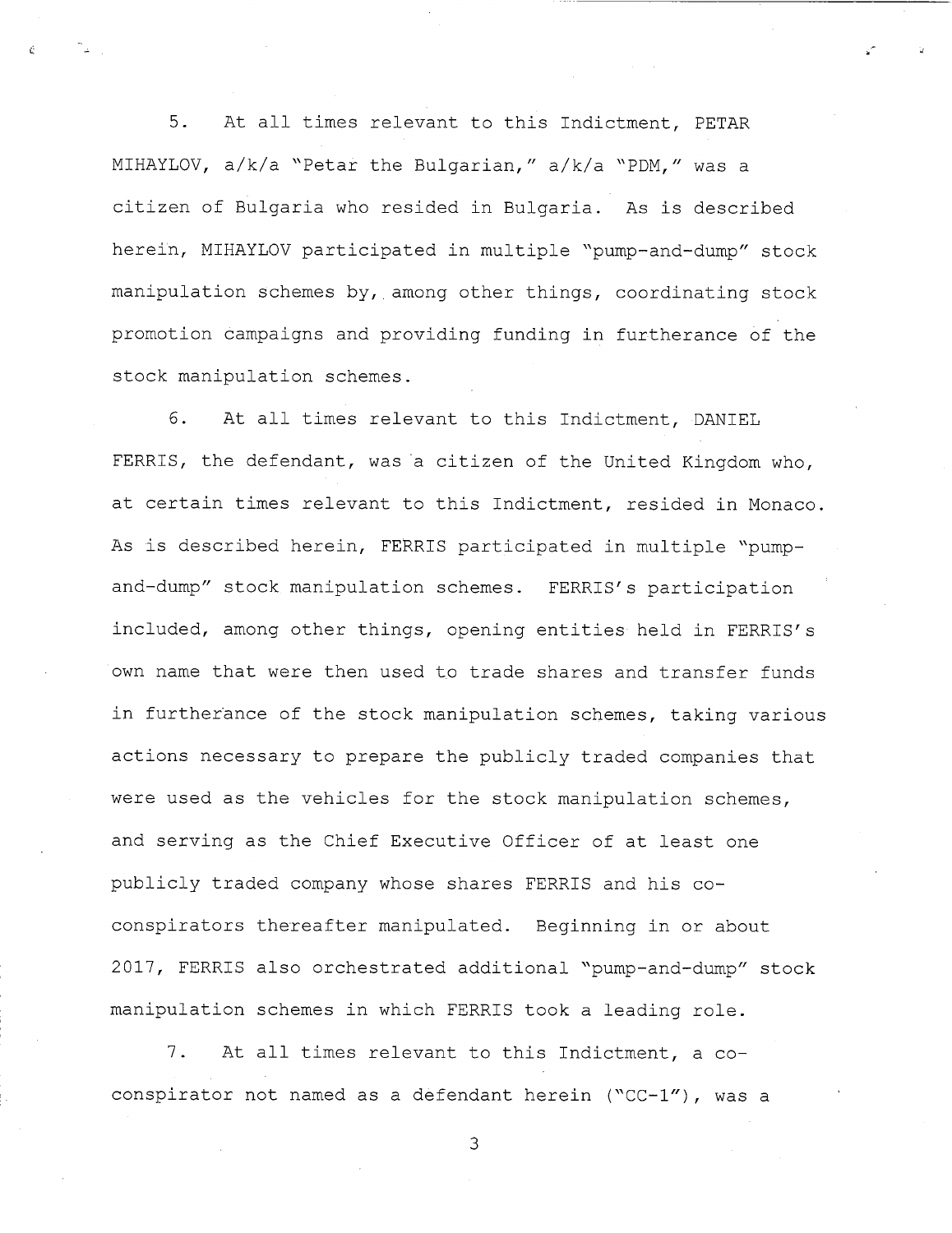citizen of the United Kingdom and Switzerland who resided in Switzerland. CC-1 was a founder and co-principal of a firm based in Switzerland that purported to offer asset management and trustee services to its clients ("Swiss Firm-1"). CC-1 and Swiss Firm-1 participated in the "pump-and-dump" stock manipulation schemes by, among other things, executing trades at the Group's direction in brokerage accounts Swiss Firm-1 had established on behalf of various nominee entities in furtherance of the stock manipulation schemes and by then using bank accounts Swiss Firm-1 had established on behalf of these nominee entities to funnel the proceeds of these schemes to the members of the Group.

At all times relevant to this Indictment, a co-8. conspirator not named as a defendant herein ("CC-2") was a citizen of Denmark who resided in Monaco. CC-2 participated in the "pump-and-dump" stock manipulation schemes by, among other things, providing the Group with access to certain services in furtherance of their stock promotion efforts.

At all times relevant to this Indictment, a co-9. conspirator not named as a defendant herein ("CC-3") was a citizen of Canada who, at certain times relevant to this Indictment, resided in the Cayman Islands and Antigua. CC-3 participated in the stock manipulation schemes by, among other things, coordinating promotional campaigns that, at times,

 $\overline{4}$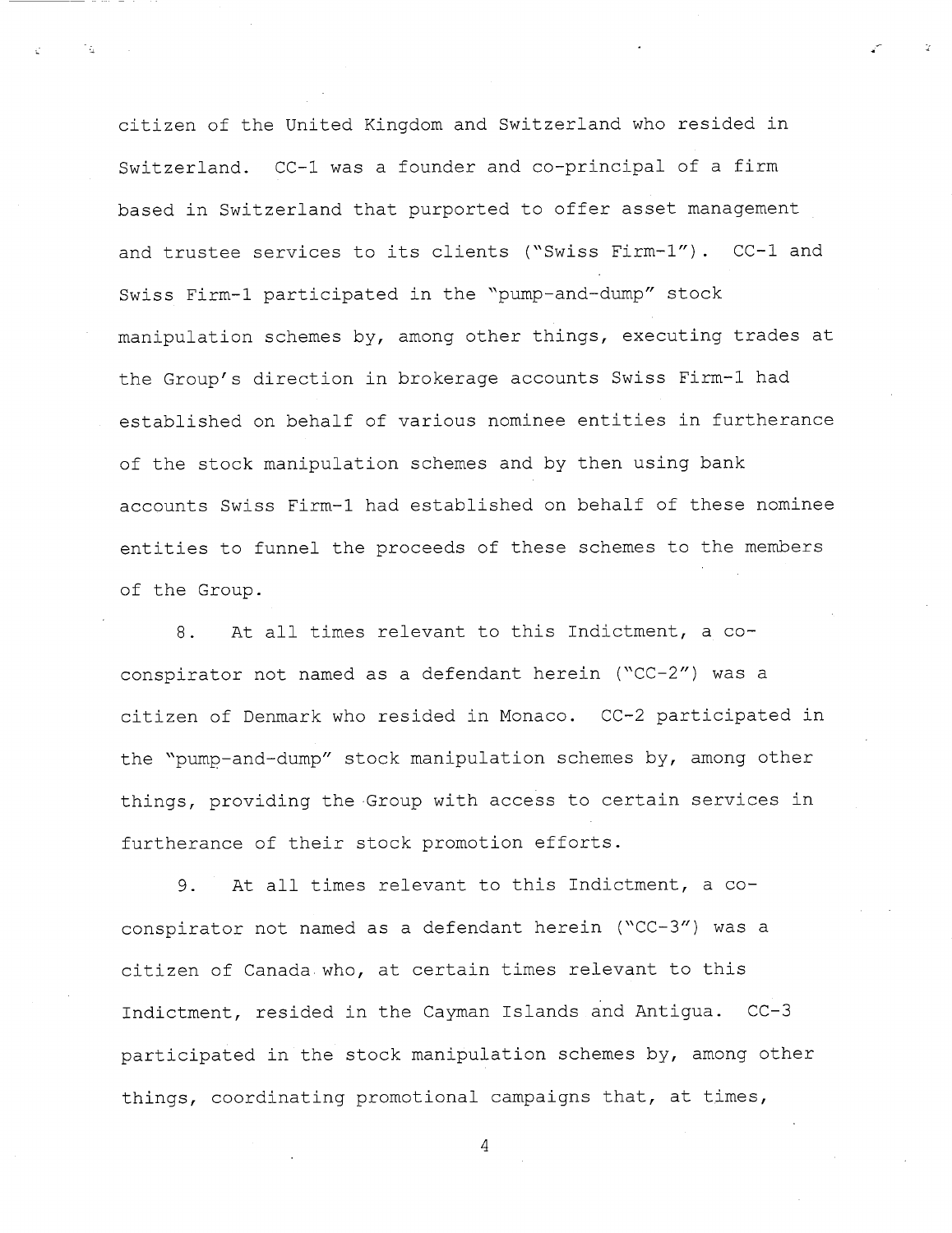caused materially false and misleading information to be distributed to the investing public for the purpose of inflating the share price and trading volume of an issuer's shares.

10. At all times relevant to this Indictment, a coconspirator not named as a defendant herein ("CC-4") was a citizen of Canada and Croatia who resided in Canada. CC-4 controlled a network of nominee entities based in Asia (the "Asian Nominee Platform") that, among other things, executed trades at the Group's direction in furtherance of the stock manipulation schemes and then funneled the proceeds of these schemes to the Group.

### Relevant Publicly Traded Companies

11. At all times relevant to this Indictment, Company-1 was a publicly traded company incorporated in Delaware. At certain times relevant to this Indictment, Company-1 purported to be based in California, and purported to be a biotechnology company focused on developing and commercializing treatments for Alzheimer's disease and Parkinson's disease. At all times relevant to this Indictment, shares of Company-1 traded on the over-the-counter ("OTC") market in the United States.

12. At all times relevant to this Indictment, Company-2 was a publicly traded company incorporated in Nevada. At certain times relevant to this Indictment, Company-2 purported to have its principal offices in California. At certain times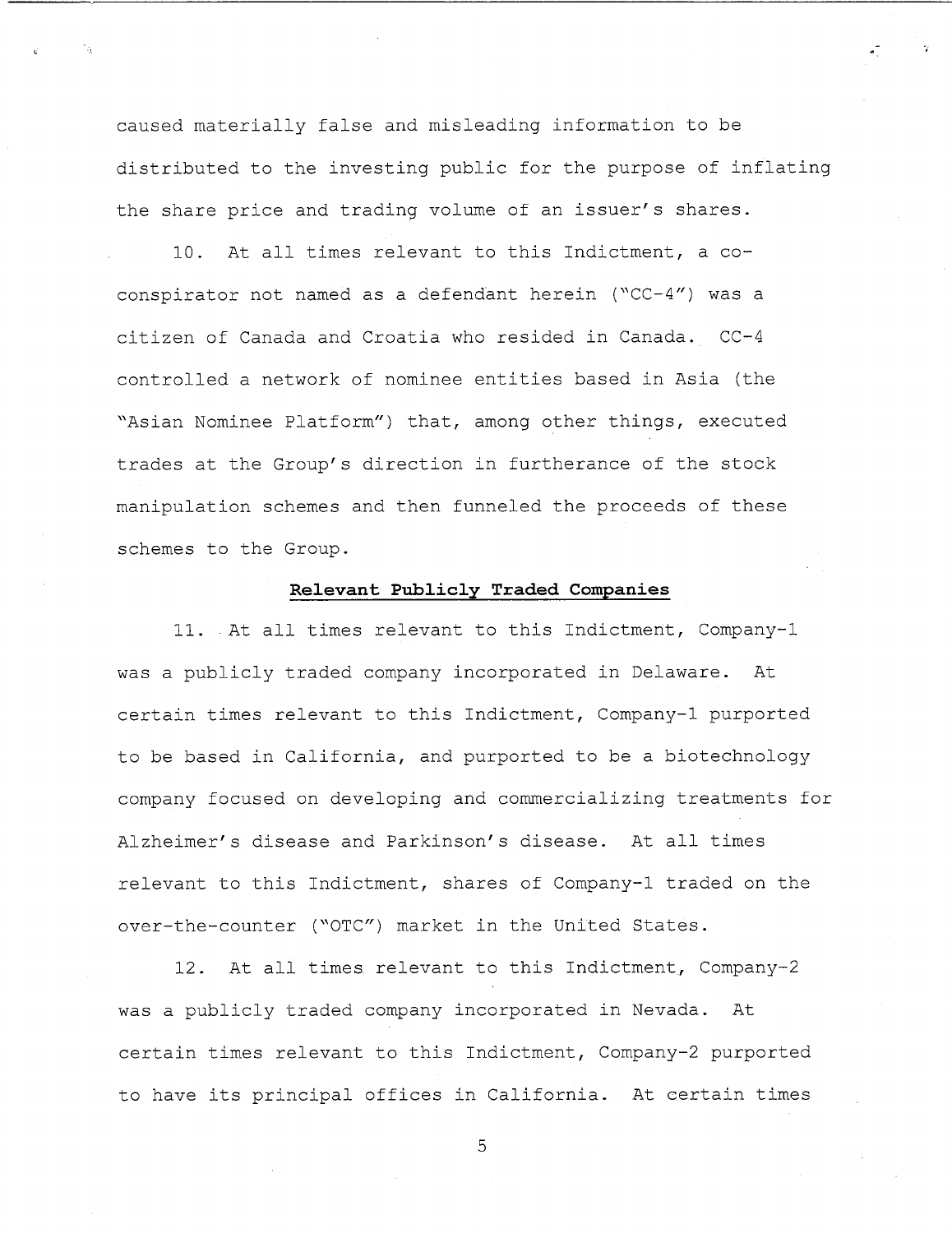relevant to this Indictment, Company-2 was purportedly engaged in the development of gaming technology. At all times relevant to this Indictment, shares of Company-2 traded on the OTC market in the United States.

At all times relevant to this Indictment, Company-3  $13<sub>1</sub>$ was a publicly traded company incorporated in Delaware. At certain times relevant to this Indictment, Company-3 purported to have its principal offices in California and purported to be an energy exploration company focused on exploration and development of oil and gas properties. At all times relevant to this Indictment, shares of Company-3 traded on the OTC market in the United States.

At all times relevant to this Indictment, Company-4  $14.$ was a publicly traded company incorporated in Nevada. At. certain times relevant to this Indictment, Company-4 purported to have its principal offices in California, and purported to be engaged in the development of security software technology. At all times relevant to this Indictment, shares of Company-4 traded on the OTC market in the United States.

 $15.$ At all times relevant to this Indictment, Company-5 was a publicly traded company incorporated in Nevada. At certain times relevant to this Indictment, Company-5 purported to have its principal offices in Nevada and purported to be engaged in developing early-stage lithium exploration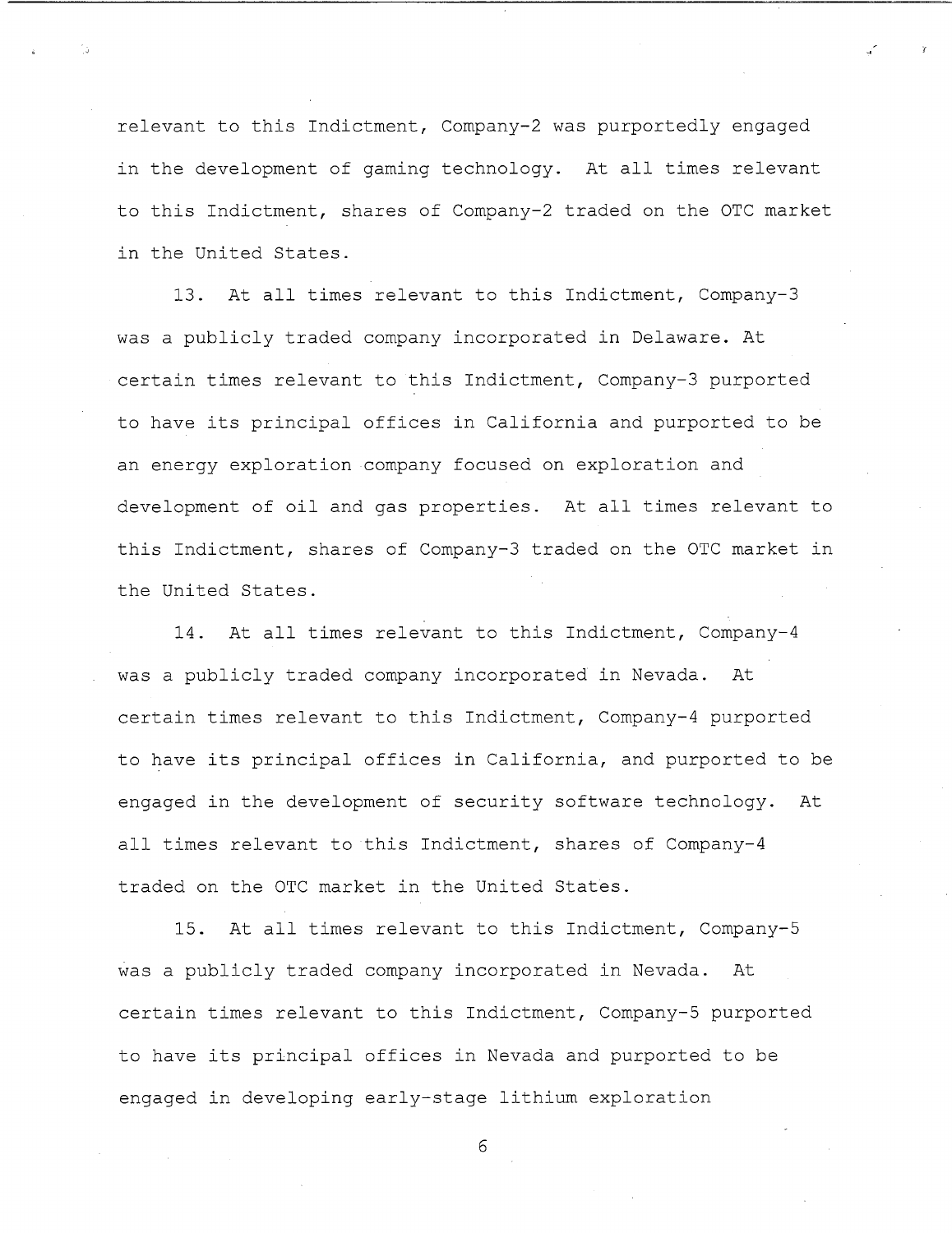opportunities. At all times relevant to this Indictment, shares of Company-5 traded on the OTC market in the United States.

### Overview of the Stock Manipulation Scheme

 $16.$ From at least in or about 2013, up to and including at least in or about December 2019, RONALD BAUER, a/k/a "Patek," CRAIG AURINGER, PETAR MIHAYLOV, a/k/a "Petar the Bulgarian," a/k/a "PDM," and DANIEL FERRIS, the defendants, and others known and unknown, conspired to conduct "pump-and-dump" stock manipulation schemes with respect to the stock of numerous issuers.

To perpetrate these "pump-and-dump" stock manipulation  $17.$ schemes, RONALD BAUER, a/k/a "Patek," CRAIG AURINGER, PETAR MIHAYLOV, a/k/a "Petar the Bulgarian," a/k/a "PDM," and DANIEL FERRIS, the defendants, and others known and unknown (1) secretly amassed control of the vast majority of the stock of certain publicly traded companies; (2) then manipulated the price and trading volume for these stocks, causing the share price and trading volume to become artificially inflated; and (3) finally, sold out of their secretly-amassed positions at these inflated values at the expense of the investing public.

RONALD BAUER, a/k/a "Patek," CRAIG AURINGER, PETAR  $18.$ MIHAYLOV, a/k/a "Petar the Bulgarian," a/k/a "PDM," and DANIEL FERRIS, the defendants, each, respectively, worked with CC-1 and Swiss Firm-1 in connection with numerous "pump-and-dump"

 $\overline{7}$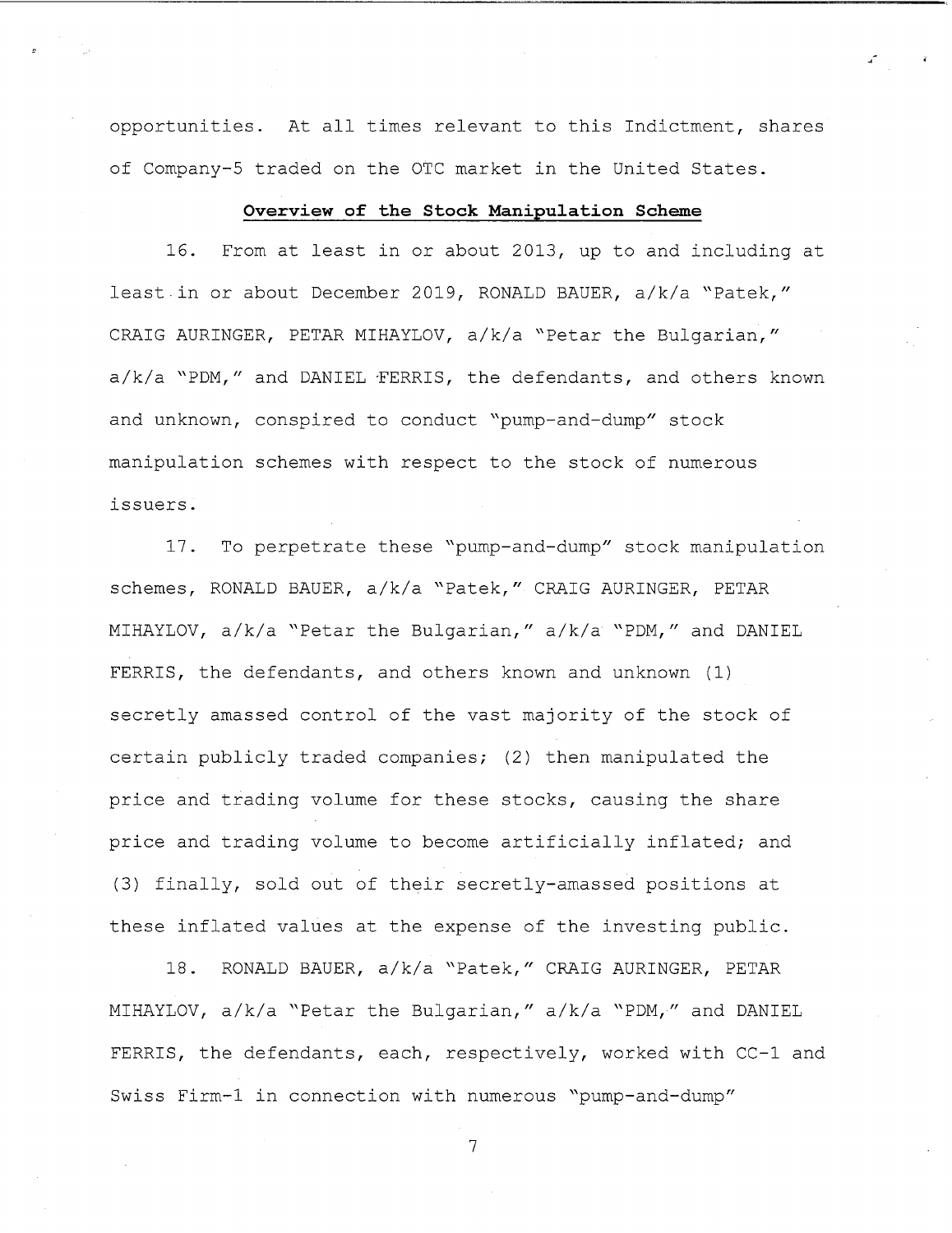schemes. Certain of the defendants worked together with respect to certain of these "pump-and-dump" schemes. In particular:

In connection with the stock manipulation scheme  $a.$ involving the shares of Company-1, BAUER, AURINGER, MIHAYLOV, FERRIS, and CC-1, among others, participated in the scheme.

In connection with the stock manipulation scheme  $b<sub>1</sub>$ involving the shares of Company-2, BAUER, AURINGER, MIHAYLOV, and CC-1, among others, participated in the scheme.

In connection with the stock manipulation scheme  $\mathsf{C}$ . of Company-3, BAUER, AURINGER, and CC-1, among others, participated in the scheme.

 $d_{-}$ In connection with the stock manipulation scheme of Company-4, BAUER, FERRIS, and CC-1, among others, participated in the scheme.

In connection with the stock manipulation scheme  $e<sub>1</sub>$ of Company-5, FERRIS and CC-1, among others, participated in the scheme.

#### The Defendants' Network of Nominee Entities

RONALD BAUER, a/k/a "Patek," CRAIG AURINGER, PETAR 19. MIHAYLOV, a/k/a "Petar the Bulgarian," a/k/a "PDM," and DANIEL FERRIS, the defendants, and others known and unknown, secretly amassed control of the vast majority and, at times, substantially all of the stock of certain publicly traded companies that were traded on the OTC market in the United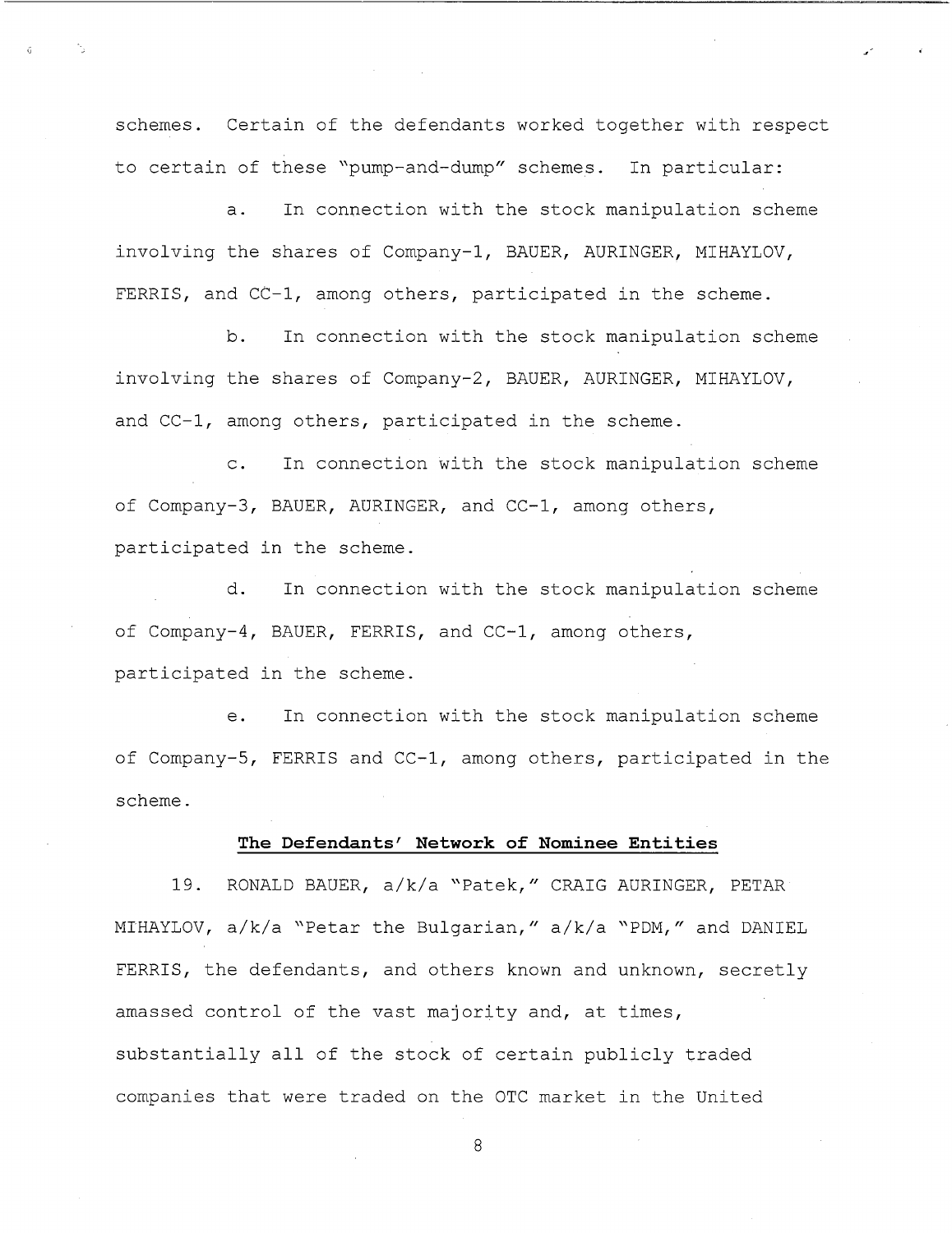States, including, but not limited to, Company-1 through Company-5.

 $20.$ RONALD BAUER, a/k/a "Patek," CRAIG AURINGER, PETAR MIHAYLOV, a/k/a "Petar the Bulgarian," a/k/a "PDM," and DANIEL FERRIS, the defendants, and others known and unknown, typically spread the blocks of shares the Group controlled among multiple nominee entities established at Swiss Firm-1, the Asian Nominee Platform, and other firms where the Group had access to nominee entity accounts. While these various nominee entities were nominally owned and controlled by various third-party individuals (the "nominees"), in reality the Group and their coconspirators controlled the disposition of all of the shares these nominee entities held and, indeed, ultimately had trading authority over the shares held by these nominee entities.

In many instances, RONALD BAUER, a/k/a "Patek," CRAIG  $21.$ AURINGER, PETAR MIHAYLOV, a/k/a "Petar the Bulgarian," a/k/a "PDM," and DANIEL FERRIS, the defendants, and others known and unknown, purchased control of a publicly traded shell company from a "shell broker" and obtained control of substantially all of the shares of the publicly traded shell company whose share price they ultimately intended to manipulate in connection with the "pump-and-dump" scheme. These publicly traded shell companies frequently had few, if any, actual assets or actual business operations. The shares of these publicly traded shell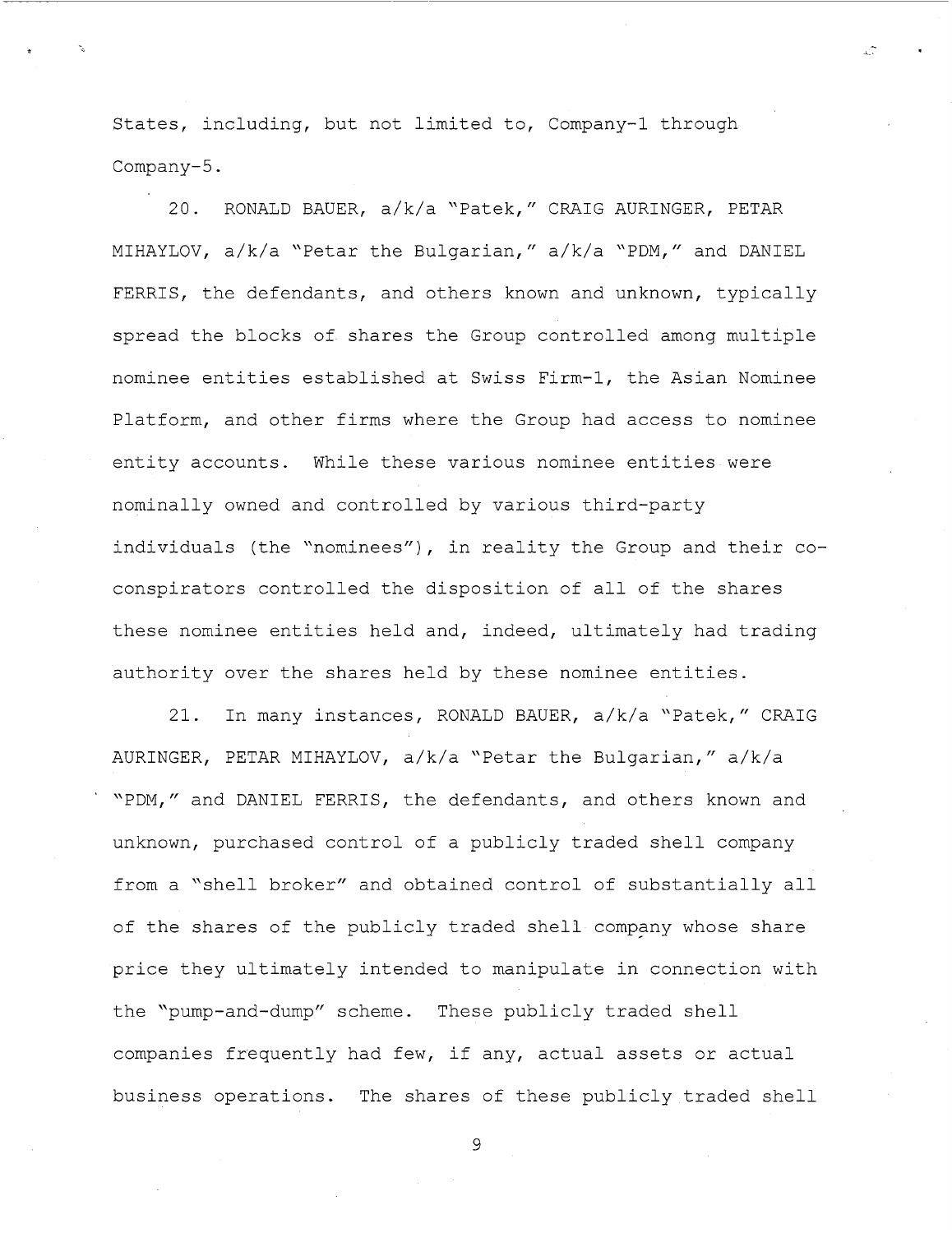companies were frequently in the form of physical share certificates issued in the names of various individuals and entities. BAUER, AURINGER, MIHAYLOV, FERRIS, and others, then caused these physical share certificates that they controlled which were in the names of other individuals and entities  $-$  to be delivered to CC-1 and Swiss Firm-1 to be stored in Swiss Firm-1's safe. Thereafter, when the Group was ready to commence the "pump," BAUER or another member of the Group would provide instructions to CC-1 or another employee of Swiss Firm-1 directing that ownership of the physical share certificates be transferred to the various nominee entities subject to their control so that these shares could be deposited into brokerage accounts for the nominee entities.

In connection with the transfer of the shares to the  $22.$ nominee entities controlled by the Group, share purchase agreements were typically prepared reflecting that the nominee entity receiving the shares was paying consideration for receiving the shares. In truth and in fact, because the Group already controlled these shares prior to the purported share transfer, the share purchase agreements were phony and no consideration was typically paid by the nominee entities that were taking ownership of the shares.

23. RONALD BAUER, a/k/a "Patek," CRAIG AURINGER, PETAR MIHAYLOV, a/k/a "Petar the Bulgarian," a/k/a "PDM," and DANIEL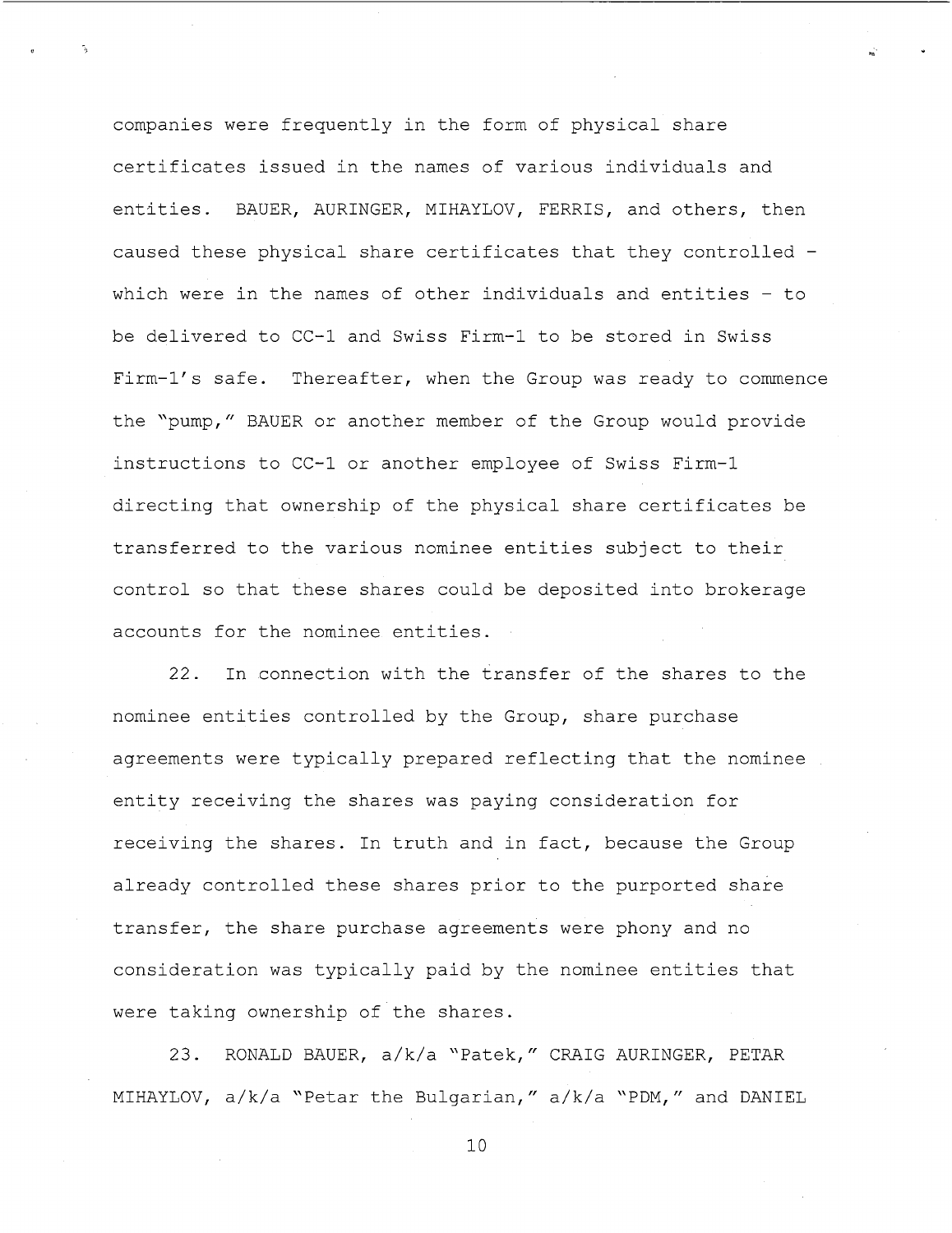FERRIS, the defendants, and others known and unknown, typically allocated the shares that they controlled such that each of the nominee entities generally held less than five percent of the relevant issuer's shares. The shares were allocated by the Group among the nominee entities in this manner in order to avoid disclosure obligations under the relevant federal securities laws and requlations and to circumvent brokers' compliance protocols.

24. RONALD BAUER, a/k/a, "Patek," the defendant, established multiple nominee entity accounts with Swiss Firm-1. These nominee accounts were nominally owned by various individuals who received compensation for acting as the nominee. Swiss Firm-1 established brokerage and bank accounts on behalf of these BAUER-controlled nominee entities. While the nominee entities were in theory owned by the named nominal owner, in reality BAUER and his co-conspirators controlled the disposition of the shares held at these nominee entities' brokerage accounts and the funds in these nominee entities' bank accounts.

25. PETAR MIHAYLOV, a/k/a "Petar the Bulgarian," a/k/a "PDM," the defendant, also established nominee entity accounts with Swiss Firm-1 that were nominally owned by other individuals but were, in reality, controlled by MIHAYLOV.

 $26.$ CRAIG AURINGER, the defendant, established a bank account through Swiss Firm-1 in the name of an entity subject to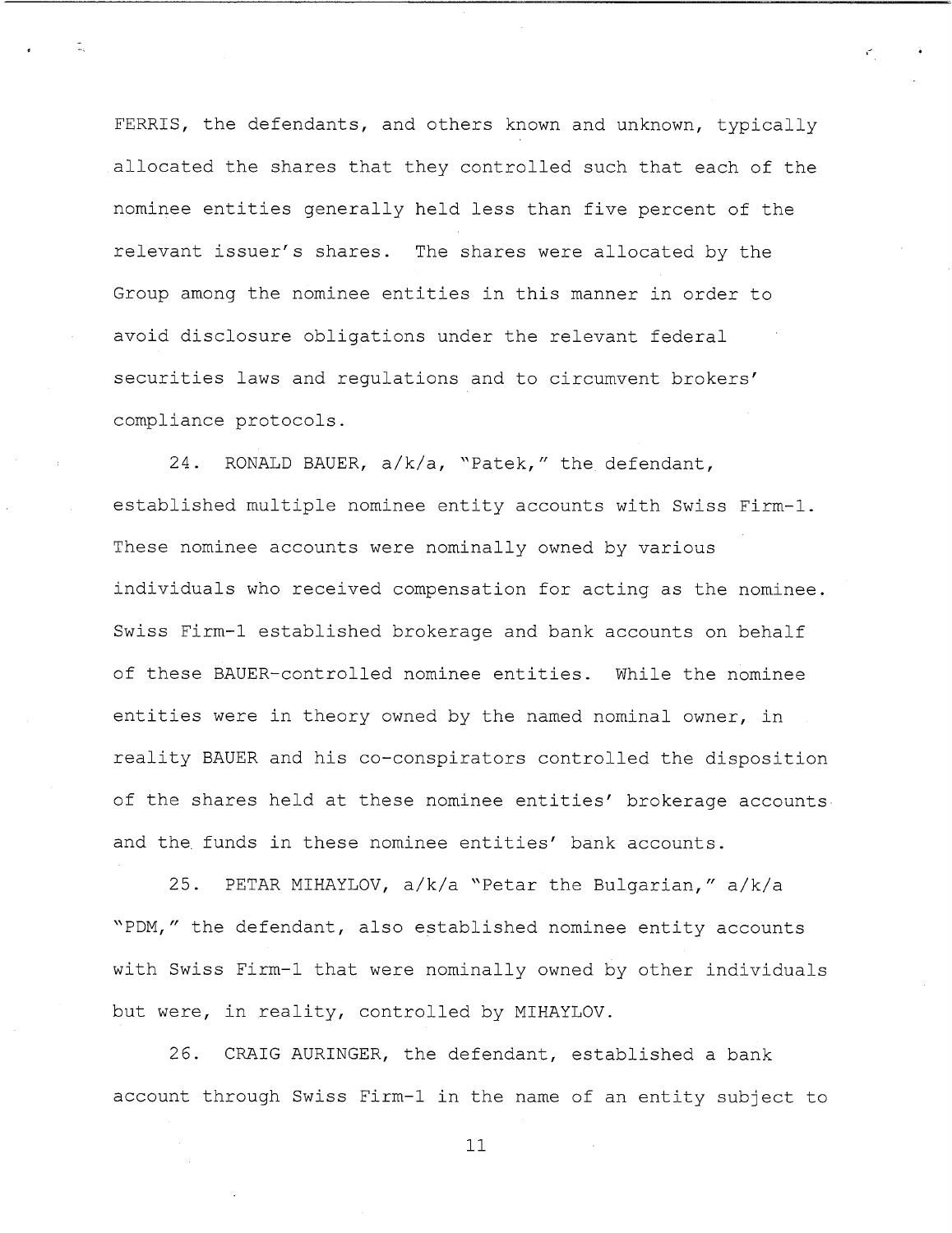AURINGER's control. AURINGER used the bank account held in the name of this entity to, among other things, receive his share of the proceeds from the stock manipulation conspiracy.

DANIEL FERRIS, the defendant, established multiple  $27.$ brokerage and bank accounts through Swiss Firm-1 in the name of entities subject to FERRIS's control. FERRIS and other members of the Group, including, at times, BAUER, used the bank and brokerage accounts maintained by these entities in order to trade shares and transfer funds in furtherance of the stock manipulation schemes, as well as to remit proceeds to the members of the Group.

Holding the shares through this network of nominee  $28.$ entities allowed RONALD BAUER, a/k/a "Patek," CRAIG AURINGER, PETAR MIHAYLOV, a/k/a "Petar the Bulgarian," a/k/a "PDM," and DANIEL FERRIS, the defendants, and others known and unknown, to conceal the fact that, in reality, they controlled the disposition of the vast majority of the shares of the issuer.

During the course of the conspiracy, RONALD BAUER,  $29.$ a/k/a "Patek," the defendant, frequently provided trading instructions to CC-1 or others at Swiss Firm-1 with respect to the sale of shares from these various nominee entity accounts. After proceeds were generated from stock sales in connection with the scheme, BAUER directed the transfer of a substantial portion of these proceeds from the nominee entities for the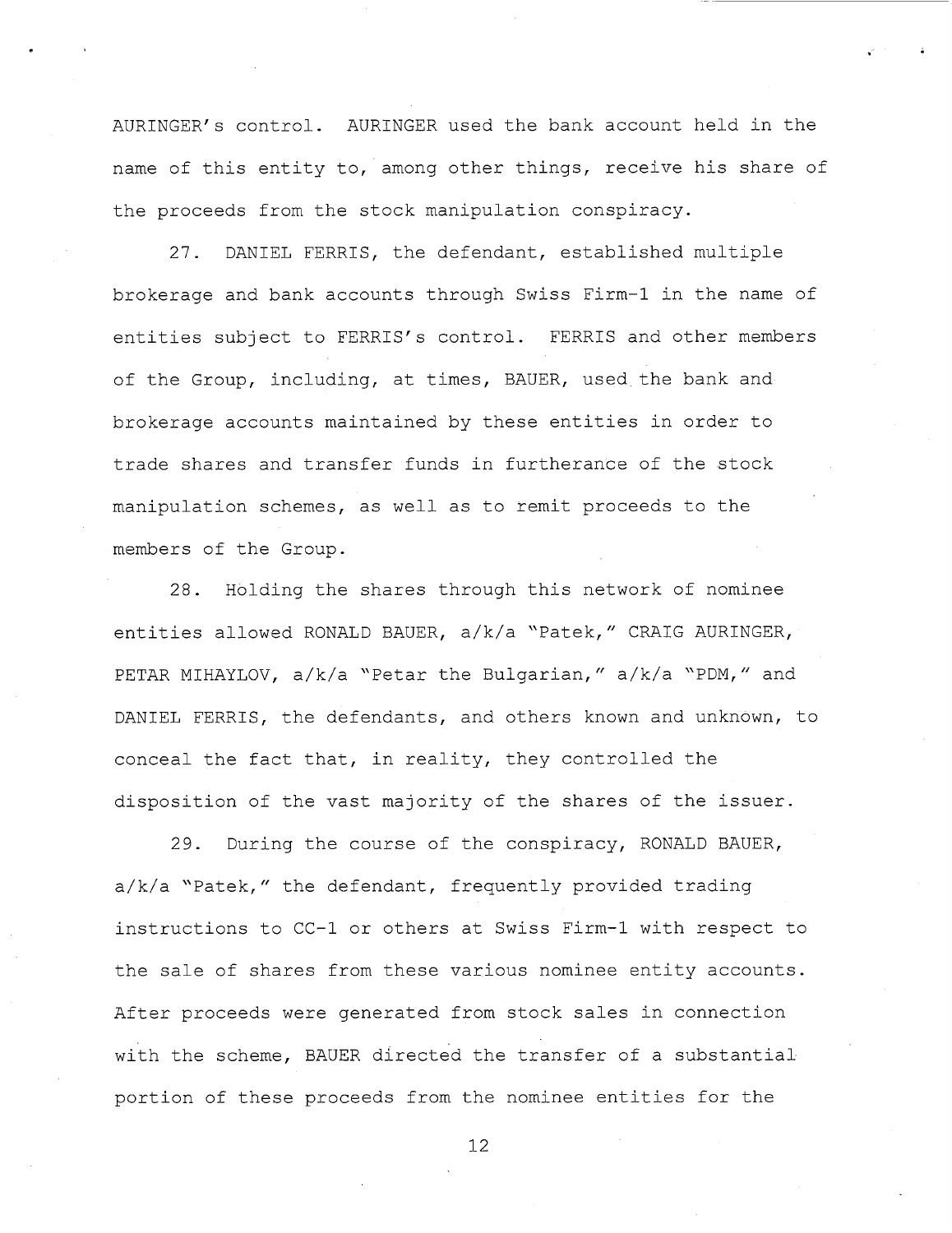benefit of BAUER, as well as for the benefit of CRAIG AURINGER, PETAR MIHAYLOV, a/k/a "Petar the Bulgarian," a/k/a "PDM," and DANIEL FERRIS, the defendants, and others.

### The Defendants' Control of the Companies

The securities that RONALD BAUER, a/k/a "Patek," CRAIG  $30.$ AURINGER, PETAR MIHAYLOV, a/k/a "Petar the Bulgarian," a/k/a "PDM," and DANIEL FERRIS, the defendants, and others known and unknown, sought to manipulate were issued by small companies, were thinly traded, and typically traded at less than \$2 per share. Thus, these securities were particularly susceptible to manipulation.

RONALD BAUER, a/k/a "Patek," CRAIG AURINGER, PETAR  $31.$ MIHAYLOV, a/k/a "Petar the Bulgarian," a/k/a "PDM," and DANIEL FERRIS, the defendants, and others known and unknown, frequently installed management at the companies whose shares they sought to manipulate. While on paper the defendants and theirconspirators had no connection to these companies, in reality they exercised substantial control, which included financing the companies' operations and funding payments for attorneys in order to prepare public filings with OTC Markets Group, Inc. and the Securities and Exchange Commission (the "SEC") in order to ensure these companies' filings were updated prior to commencing the manipulation of these companies' shares.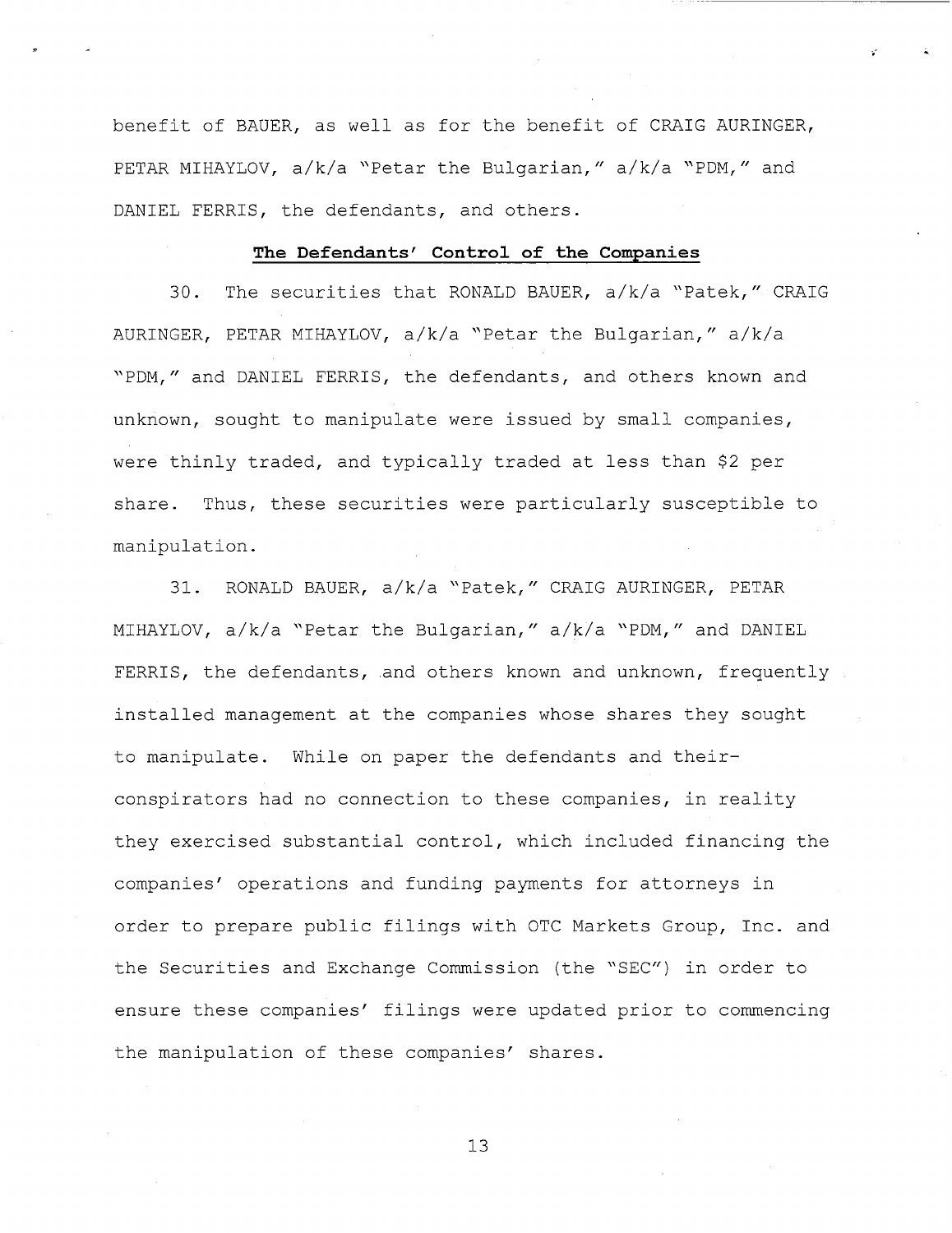In order to attract investor interest, RONALD BAUER,  $32.$ a/k/a "Patek," CRAIG AURINGER, PETAR MIHAYLOV, a/k/a "Petar the Bulgarian," a/k/a "PDM," and DANIEL FERRIS, the defendants, at times caused private businesses to be merged or "vended" into the publicly traded shell companies. The private businesses were often in industries likely to attract the investing public's interest.

In order to attract investor interest and persuade 33. retail investors to purchase the stock of these companies, RONALD BAUER, a/k/a "Patek," CRAIG AURINGER, PETAR MIHAYLOV, a/k/a "Petar the Bulgarian," a/k/a "PDM," and DANIEL FERRIS, the defendants, and others known and unknown, at times coordinated with the management of these companies such that they issued press releases and announcements in conjunction with the stock promotions being orchestrated by the Group. Certain of the press releases that the Group caused these companies to issue contained false and misleading statements, as well as omitted material information.

### The Defendants' Manipulative Trading

 $34.$ RONALD BAUER, a/k/a "Patek," CRAIG AURINGER, PETAR MIHAYLOV, a/k/a "Petar the Bulgarian," a/k/a "PDM," and DANIEL FERRIS, the defendants, and others known and unknown, frequently engaged in manipulative trading activity in order to artificially increase the trading volume and share price of the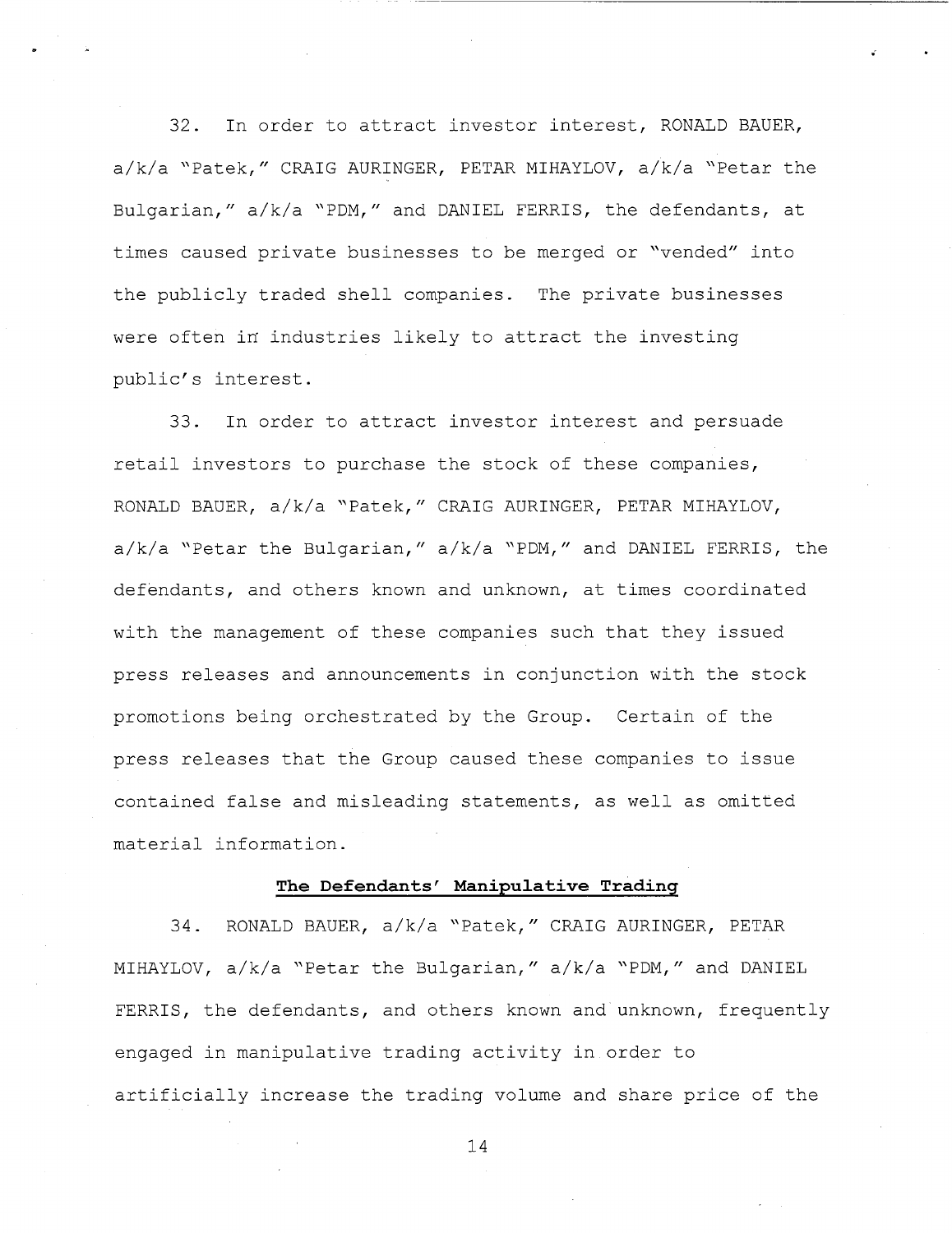This manipulative trading was conducted at the stocks. direction of the defendants and their co-conspirators with the objective of creating a misleading impression to the investing public of bona fide market activity in order to induce the investing public to ultimately purchase shares of these companies.

 $35.$ This manipulative trading activity included, at times, coordinated "match" trades in which RONALD BAUER, a/k/a "Patek," CRAIG AURINGER, PETAR MIHAYLOV, a/k/a "Petar the Bulgarian," a/k/a "PDM," and DANIEL FERRIS, the defendants, caused one nominee entity or other brokerage account subject to their control to sell a certain quantity of shares while causing another nominee entity or brokerage account subject to their control to buy a similar quantity of shares that same day. These match trades, which often occurred on days when there was low trading volume in these companies' shares, had the effect of artificially increasing the share price and trading volume of the stock and provided the investing public with the false appearance there was actual, legitimate market activity, when, in reality, the increase in the trading volume and share price was due to coordinated trades orchestrated by the Group. Certain of the trade orders in connection with the match trades were executed in Manhattan, New York.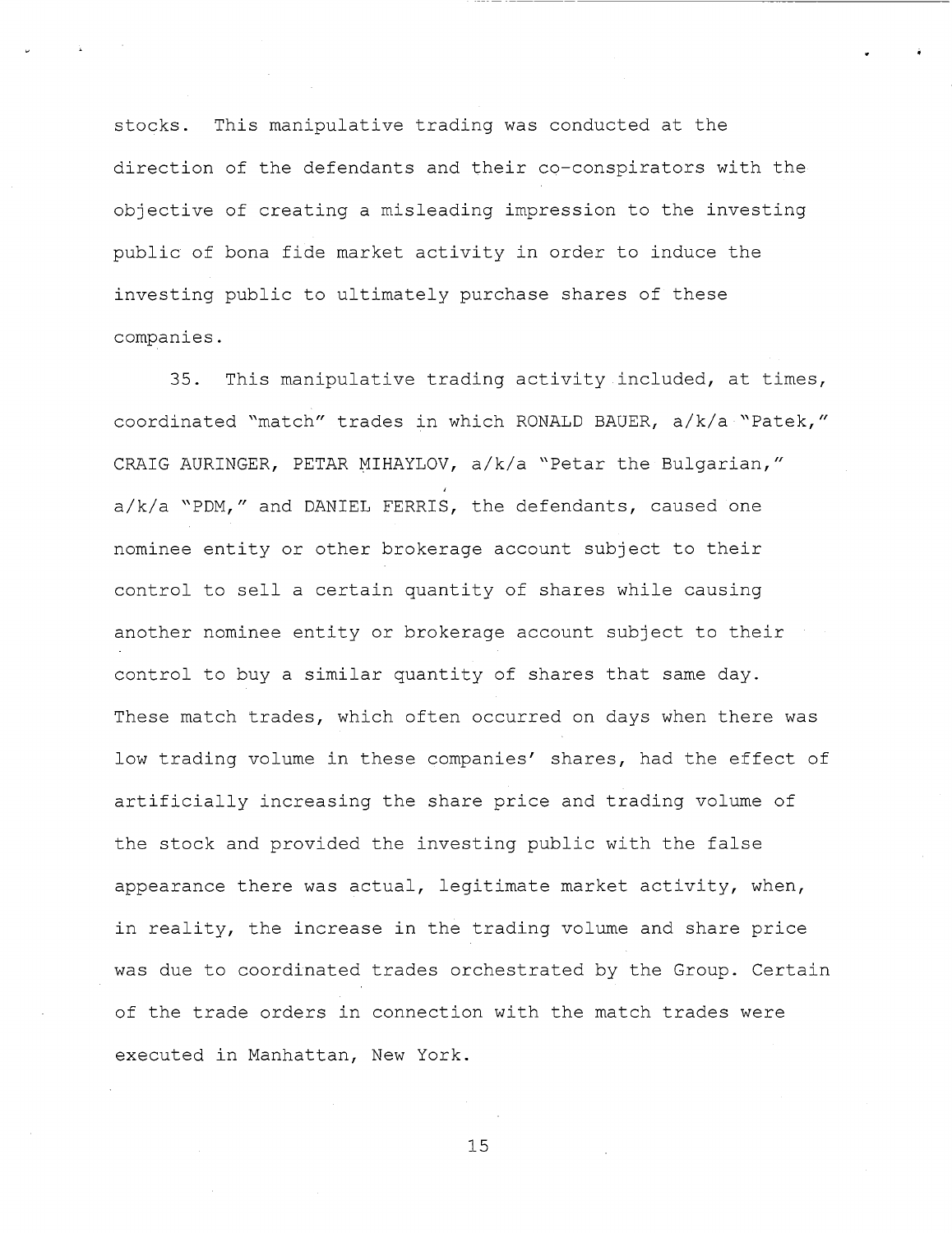In most instances, RONALD BAUER, a/k/a "Patek," the  $36$ defendant, provided trading instructions to CC-1 and Swiss Firm-1 with respect to the various nominee entity accounts controlled by the Group at both Swiss Firm-1 and the Asian Nominee Platform. With respect to the nominee entities at the Asian Nominee Platform, BAUER did not communicate directly with CC-4 to convey trade orders. Instead, BAUER provided trade orders with respect to these nominee entities to CC-1 or to other individuals employed at Swiss Firm-1, which CC-1 or other individuals employed by Swiss Firm-1 thereafter conveyed to CC-4. CC-4 then conveved for execution these trade orders to the brokers for these nominee entities' brokerage accounts.

While the stock promotion and "pump" were ongoing,  $37<sub>1</sub>$ RONALD BAUER, a/k/a "Patek," CRAIG AURINGER, PETAR MIHAYLOV, a/k/a "Petar the Bulgarian," a/k/a "PDM," and DANIEL FERRIS, the defendants, and others known and unknown, at times, caused the nominee entities they controlled to engage in purchases of the stock and additional match trades between their nominee entities in order to artificially support the share price and artificially inflate the trading volume of the stock. The ultimate objective of this trading activity was to induce the investing public into purchasing shares of the company based on the misleading impression these manipulative trading tactics created.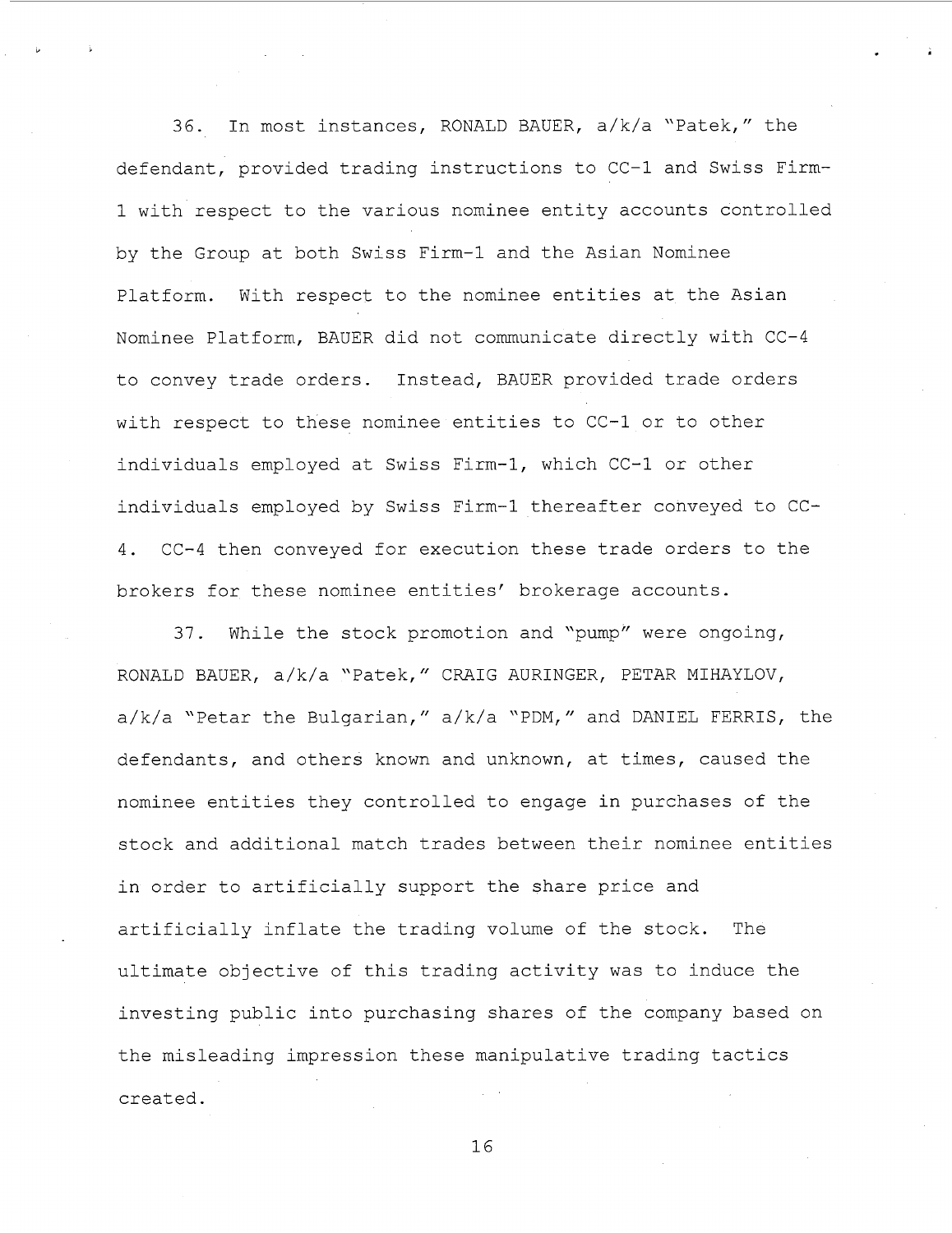### The Stock Promotion Campaigns

As part of the "pump-and-dump" stock manipulation 38. schemes, RONALD BAUER, a/k/a "Patek," CRAIG AURINGER, PETAR MIHAYLOV, a/k/a "Petar the Bulgarian," a/k/a "PDM," and DANIEL FERRIS, the defendants, and others known and unknown, financed and coordinated promotional campaigns through which promotional materials touting the stocks of the companies were distributed to the investing public. These stock promotional materials frequently contained false and misleading claims about the issuer, as well as omitting material information, with the objective of inducing retail investors to purchase the shares of the issuer, thereby permitting the defendants and their coconspirators to sell off their substantial positions for a profit.

With respect to certain issuers, including Company-1  $39.$ and Company-2, the Group orchestrated multiple stock promotion campaigns, with CC-3 coordinating the initial stock promotion campaign and PETAR MIHAYLOV, a/k/a "Petar the Bulgarian," a/k/a "PDM," the defendant, coordinating a subsequent stock promotion campaign thereafter.

With respect to many of the companies, RONALD BAUER,  $40.$ a/k/a "Patek," CRAIG AURINGER, PETAR MIHAYLOV, a/k/a "Petar the Bulgarian," a/k/a "PDM," and DANIEL FERRIS, the defendants, and others known and unknown, expended hundreds of thousands of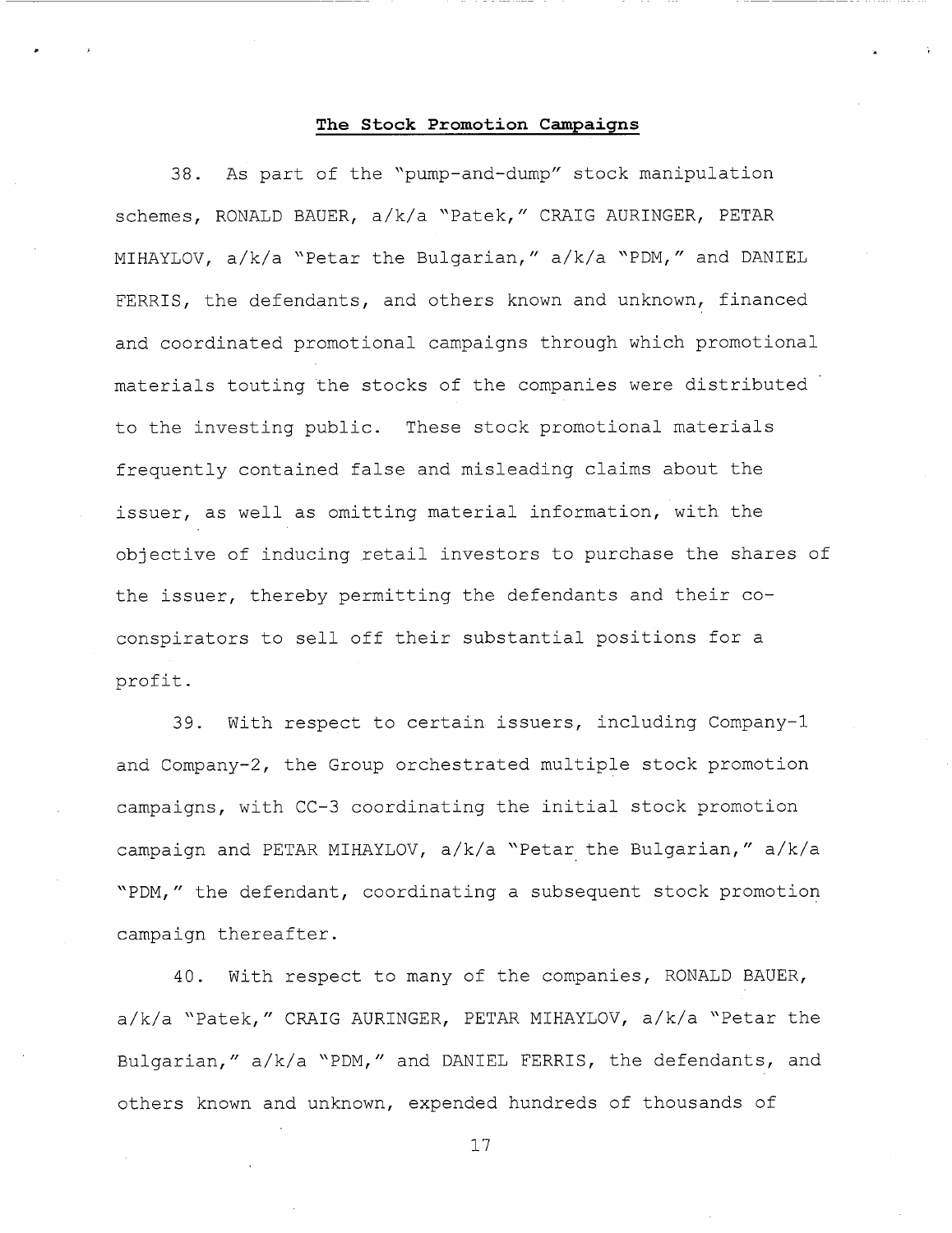dollars on the stock promotion campaigns. The Group frequently financed the ongoing stock promotion of a particular company using proceeds they had recently generated through their sale of large blocks of that company's shares in connection with the scheme. On certain other occasions, the Group used the proceeds they had generated from the manipulation of one company's shares in order to finance the stock promotion of the next company whose shares they sought to manipulate.

 $41$ In order to conceal the true funding source for the stock promotions, RONALD BAUER, a/k/a "Patek," CRAIG AURINGER, PETAR MIHAYLOV, a/k/a "Petar the Bulgarian," a/k/a "PDM," and DANIEL FERRIS, the defendants, and others known and unknown, frequently transferred funds from the nominee entity that had generated stock sale proceeds to an intermediary entity, before then transferring those funds on to the company that was responsible for distribution of the stock promotion materials to the investing public. By way of example, in or about June 2016, in connection with a stock promotion campaign being organized by AURINGER and CC-3, among others, one of the nominee entities that sold shares on behalf of the Group transferred a portion of the proceeds from those sales to another entity ("Intermediary Entity-1"), and Intermediary Entity-1 thereafter transferred a portion of those funds to a company responsible for distribution of the Company-1 stock promotion materials.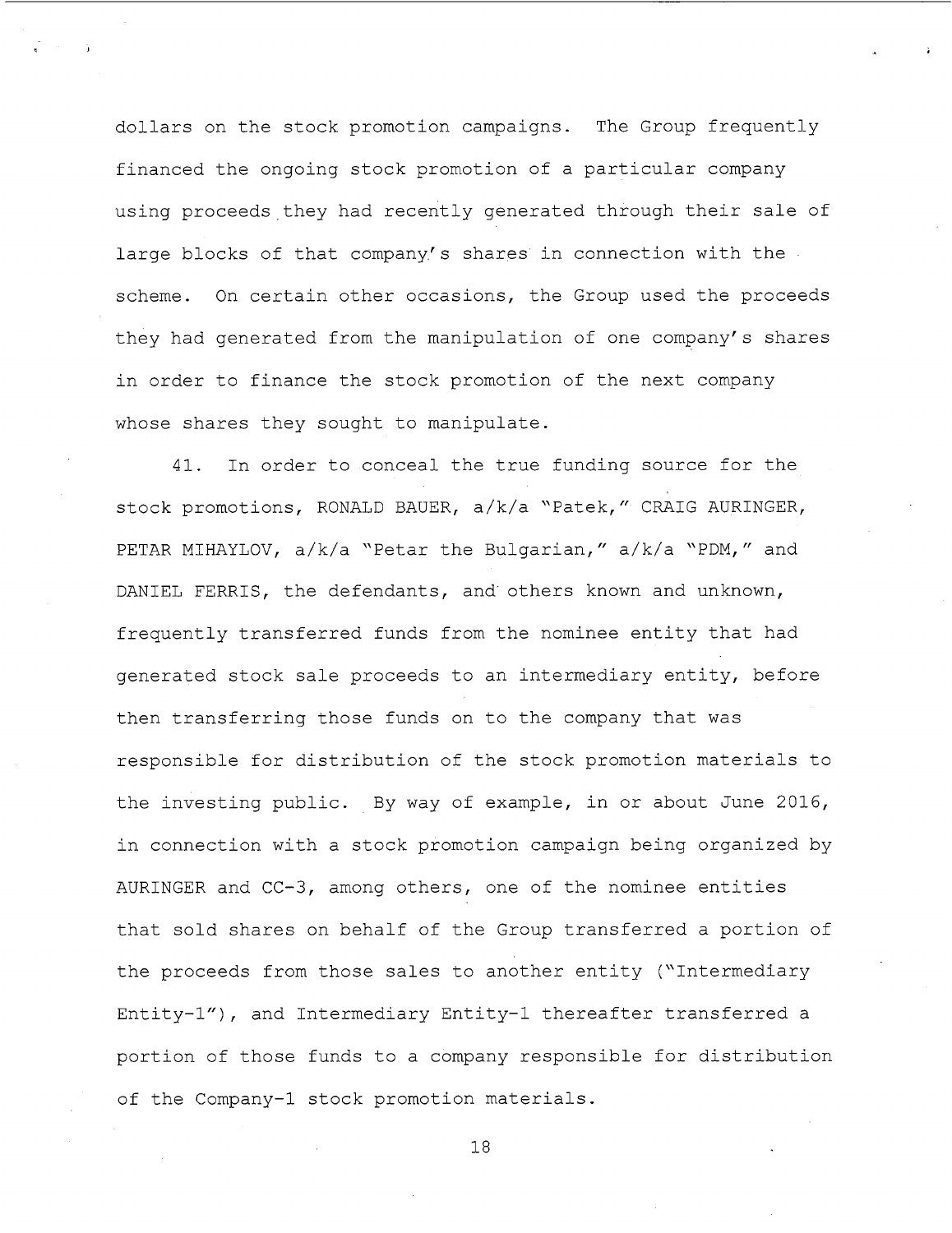In this manner, RONALD BAUER, a/k/a "Patek," CRAIG  $42<sup>1</sup>$ AURINGER, PETAR MIHAYLOV, a/k/a "Petar the Bulgarian," a/k/a "PDM," and DANIEL FERRIS, the defendants, and others known and unknown, sought to conceal the fact that the nominee entities subject to their control were the true funding source for the stock promotion campaigns.

### The Defendants' Use of Boiler Rooms To Solicit Investors

In connection with the stock manipulation scheme, the 43. Group, at times, utilized a "boiler room" (otherwise referred to as a "call room" or "phone room") to solicit investors, including investors based in the United States, to purchase shares of the relevant issuer. These "boiler rooms" involved multiple individuals working in a coordinated effort to contact potential investors, often through unsolicited "cold calls," and providing investors with false, misleading, unfounded, and/or exaggerated information about the relevant issuer in order to induce the potential investors to purchase shares.

In the typical course, individuals who worked in the 44. "boiler rooms" falsely informed potential victim investors that they worked for an unaffiliated firm that offered stock to The individuals working for the "boiler room" did not clients. advise potential victim investors that, in truth and in fact, they were being paid by the Group, who controlled a substantial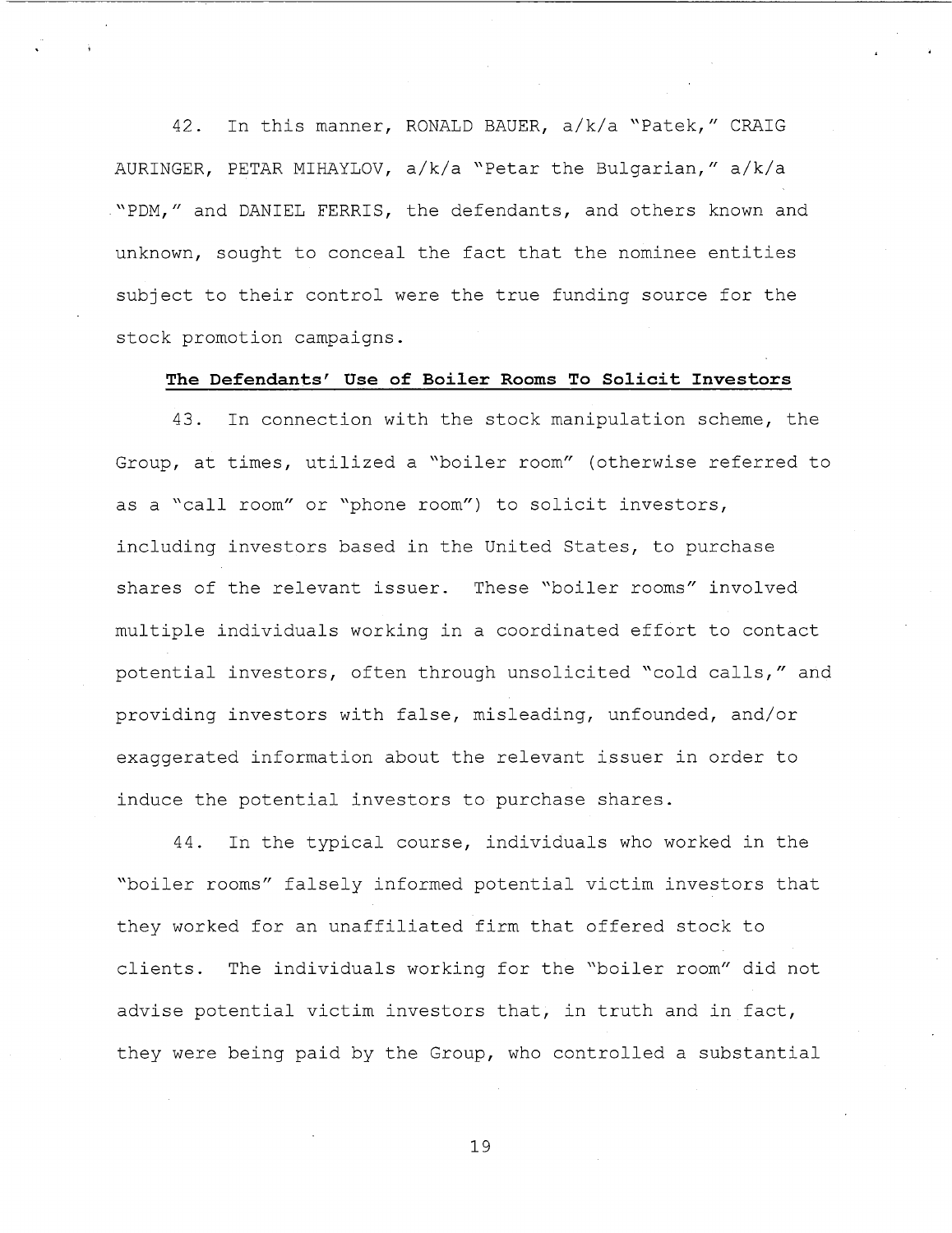portion of the shares of the issuer and intended to sell their shares as part of the "dump."

By way of example, in connection with the stock  $45.$ manipulation scheme of Company-4, RONALD BAUER, a/k/a "Patek," and DANIEL FERRIS, the defendants, and others arranged to provide payment to a "boiler room" operation based in Florida. In particular, in or about January and February 2017, BAUER and FERRIS caused entities that they controlled to send approximately \$100,000 in wire transfers to entities controlled by the operators of the "boiler room." In order to justify the purpose of these wire transfers to the financial institutions clearing the wires, phony invoices and agreements were created stating that these payments related to consulting services, when, in truth and in fact, the payments were to fund an ongoing fraudulent "boiler room" operation.

### The "Dump" and Laundering of the Scheme Proceeds

46. Having artificially inflated the share prices of the relevant issuers' stock, RONALD BAUER, a/k/a "Patek," CRAIG AURINGER, PETAR MIHAYLOV, a/k/a "Petar the Bulgarian," a/k/a "PDM," and DANIEL FERRIS, the defendants, and others known and unknown, profited from the scheme by selling the shares they controlled into the market at these artificially high prices. By selling these shares while the share price was artificially inflated through their manipulative activity, the Group reaped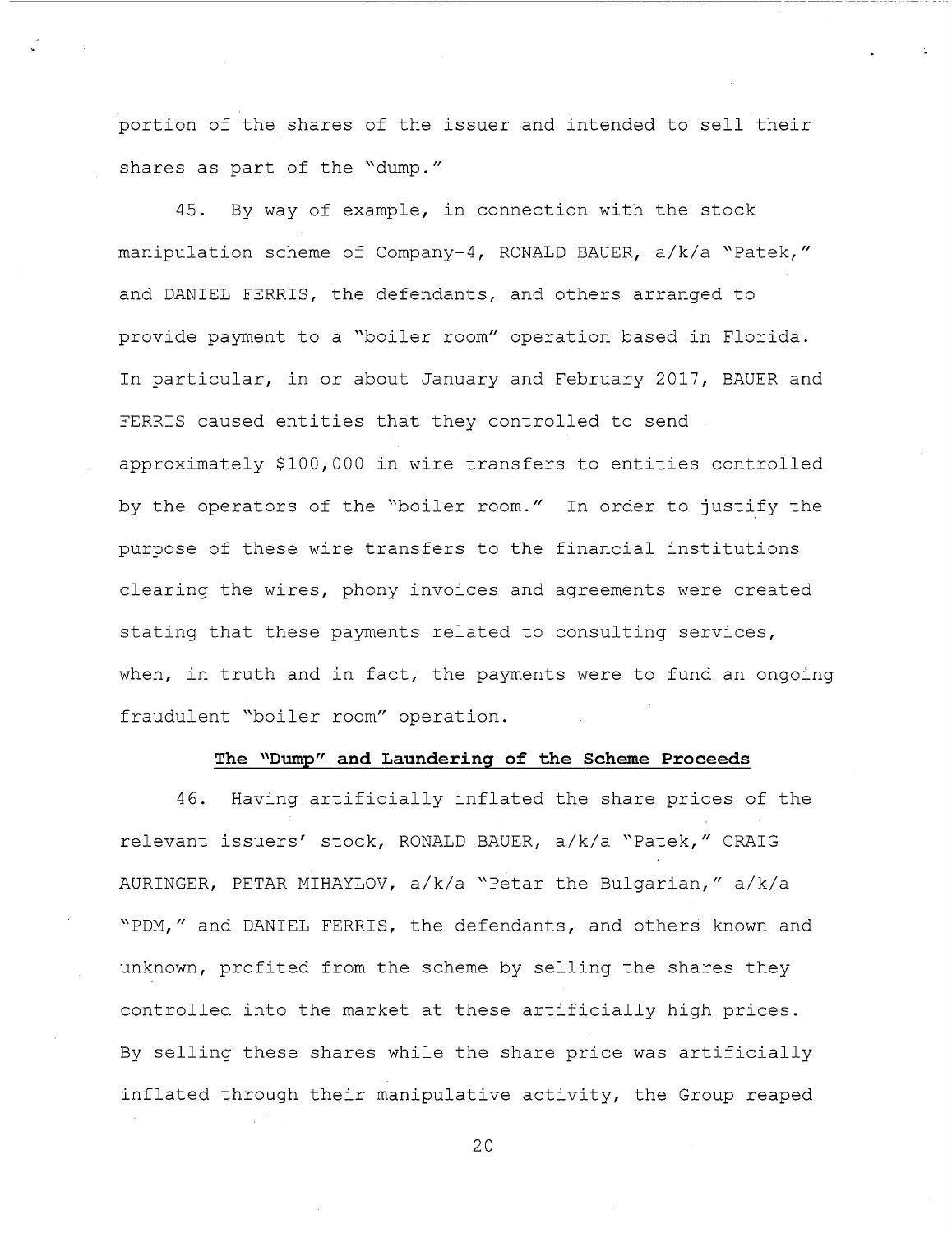millions of dollars in illicit profits. Once the Group had sold off their shares and ceased the stock promotion campaign and their manipulative trading tactics, the share price typically quickly dropped precipitously.

By manipulating the stock of Companies-1 through -5, 47. RONALD BAUER, a/k/a "Patek," CRAIG AURINGER, PETAR MIHAYLOV, a/k/a "Petar the Bulgarian," a/k/a "PDM," and DANIEL FERRIS, the defendants, and others known and unknown, generated millions of dollars in proceeds. In addition to manipulating the stock of Companies-1 through -5, the Group also manipulated the stock of numerous additional issuers in connection with the conspiracy charged herein.

RONALD BAUER, a/k/a "Patek," CRAIG AURINGER, PETAR 48. MIHAYLOV, a/k/a "Petar the Bulgarian," a/k/a "PDM," and DANIEL FERRIS, the defendants, and others known and unknown, frequently laundered the proceeds of their stock manipulation schemes with the assistance of, among other co-conspirators, CC-1 and Swiss Firm-1, and CC-4 and the Asian Nominee Platform. The Group caused their share of these crime proceeds to be remitted to them in a manner designed to conceal the source of the funds and/or the identity of the recipients thereof, including through wire transfers that were executed through Manhattan, New York. For instance, the Group used fabricated invoices and/or fabricated contracts and agreements to justify wire transfers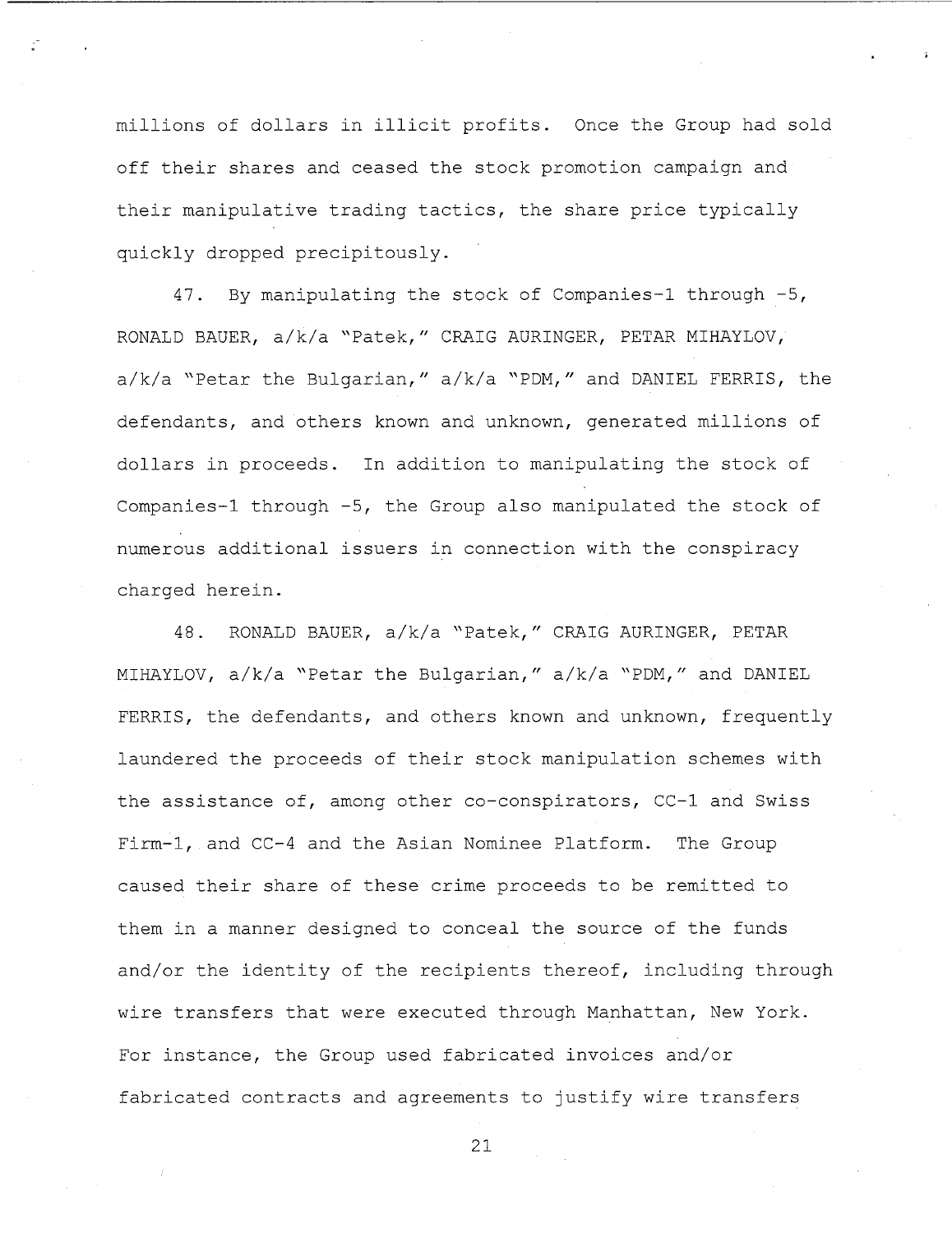from accounts held in the names of the nominee entities that had generated crime proceeds to other bank accounts controlled by the Group. In addition, transfers of proceeds were executed in a manner intended to conceal the true source of these funds and the recipients of the funds by transferring proceeds from the sale of stock to third-party sellers of assets, including as payments for travel expenses, other business investments, private and other aircraft-related expenses, and yacht-related expenses.

## **Statutory Allegations**

From at least in or about 2013, up to and including in 49. or about December 2019, in the Southern District of New York and elsewhere, RONALD BAUER, a/k/a "Patek," CRAIG AURINGER, PETAR MIHAYLOV, a/k/a "Petar the Bulgarian," a/k/a "PDM," and DANIEL FERRIS, the defendants, and others known and unknown, willfully and knowingly combined, conspired, confederated, and agreed together and with each other to commit offenses against the United States, to wit, securities fraud, in violation of Title 15, United States Code, Sections 78j(b) and 78ff, and Title 17, Code of Federal Regulations, Section 240.10b-5.

 $50.$ It was a part and an object of the conspiracy that RONALD BAUER, a/k/a "Patek," CRAIG AURINGER, PETAR MIHAYLOV, a/k/a "Petar the Bulgarian," a/k/a "PDM," and DANIEL FERRIS, the defendants, and others known and unknown, willfully and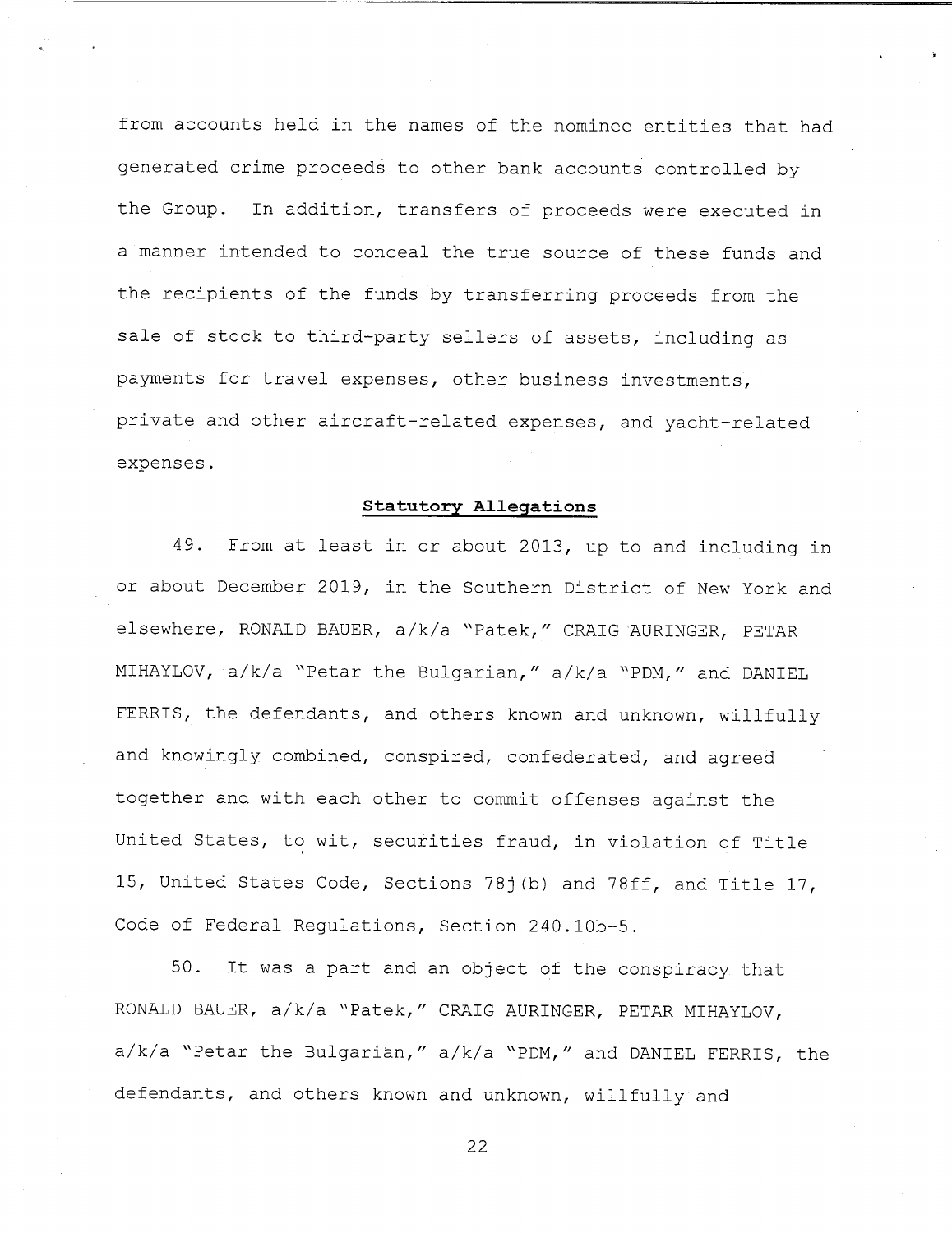knowingly, directly and indirectly, by use of the means and instrumentalities of interstate commerce, the mails, and the facilities of national securities exchanges, would and did use and employ, in connection the purchase and sale of securities, manipulative and deceptive devices and contrivances in violation of Title 17, Code of Federal Regulations, Section 240.10b-5, by (a) employing devices, schemes, and artifices to defraud; (b) making and causing to be made untrue statements of material fact and omitting to state material facts necessary in order to make the statements made, in light of the circumstances under which they were made, not misleading; and (c) engaging in acts, practices, and courses of business which operated and would operate as a fraud and deceit upon persons, in violation of Title 15, United States Code, Sections 781(b) and 78ff; and Title 17, Code of Federal Regulations, Section 240.10b-5.

#### Overt Acts

In furtherance of the conspiracy and to effect the  $51.$ illegal object thereof, the following overt acts, among others, were committed in the Southern District of New York and elsewhere:

On or about October 28, 2014, RONALD BAUER, a/k/a  $a.$ "Patek," and CRAIG AURINGER, the defendants, and others known and unknown, caused brokers to execute both buy and sell orders in similar quantities in Company-3's stock on behalf of nominee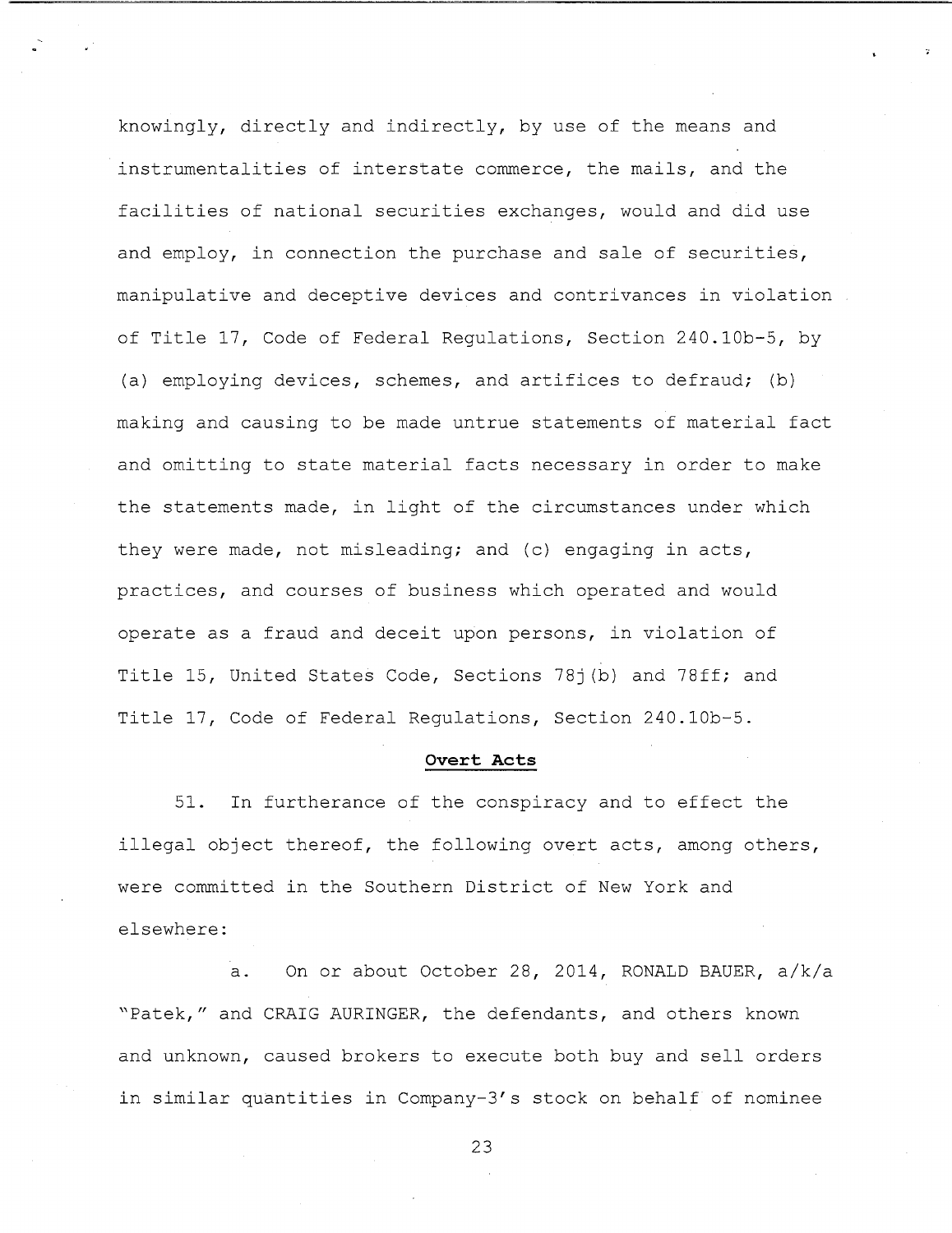entities that they controlled in connection with a "match trade."

In or about October 2014, BAUER caused a nominee  $b<sub>1</sub>$ entity subject to his control to transfer approximately \$580,000 to an entity controlled by AURINGER, which funds represented proceeds of the stock manipulation conspiracy. In order to falsely justify the purpose of the transfer, a phony invoice for various amorphous services was provided when, in truth and in fact, the transfer was not for services rendered and instead represented proceeds of the stock manipulation conspiracy.

On or about August 28, 2015, BAUER caused a  $\overline{c}$ . nominee entity subject to his control to transfer approximately \$100,000 to a bank account held in BAUER'S own name, which wire represented proceeds of the Company-3 stock manipulation scheme. In order to falsely justify the purpose of the transfer, a fake loan agreement between BAUER and the nominee entity was provided, when, in truth and in fact, the wire transfer was not a loan and instead represented proceeds of the Company-3 stock manipulation scheme.

On or about September 21, 2015, BAUER, AURINGER, d. PETAR MIHAYLOV, a/k/a "Petar the Bulgarian," a/k/a "PDM," the defendant, and others known and unknown, caused brokers to execute both buy and sell orders in similar quantities in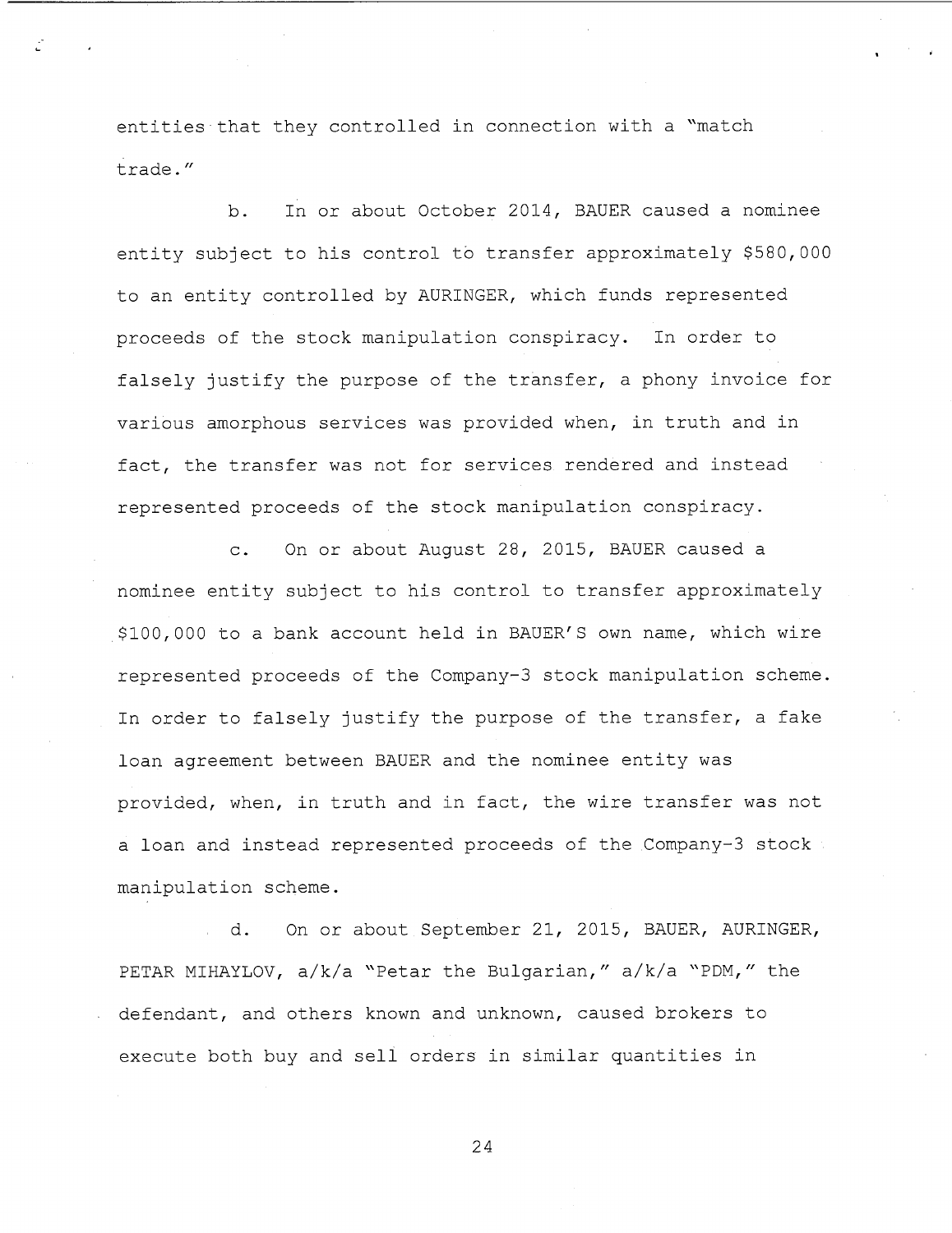Company-2's stock on behalf of nominee entities that they controlled in connection with a "match trade."

On or about November 4, 2015, BAUER and AURINGER  $e<sub>1</sub>$ caused a nominee entity controlled by BAUER to transfer approximately \$300,000 to an entity controlled by AURINGER, which funds represented proceeds of the Company-3 stock manipulation scheme.

On or about November 16, 2015, BAUER exchanged  $f_{\perp}$ text messages with CC-1 in which BAUER, in substance and in part, directed that CC-1 cause a nominee entity account held at Swiss Firm-1 that BAUER controlled to purchase shares in Company-1 in connection with a "match trade."

On or about November 16, 2015, BAUER caused  $\alpha$ . brokers to execute both buy and sell orders in similar quantities in Company-1's stock on behalf of nominee entities that he and his co-conspirators controlled in connection with a "match trade"

h. On or about November 19, 2015, AURINGER caused an entity that he controlled to transfer funds, which funds represented proceeds of the stock manipulation conspiracy, to fund a travel cash card that AURINGER thereafter used to pay for personal expenses.

On or about November 25, 2015, a nominee entity i. controlled by MIHAYLOV sent a wire transfer of approximately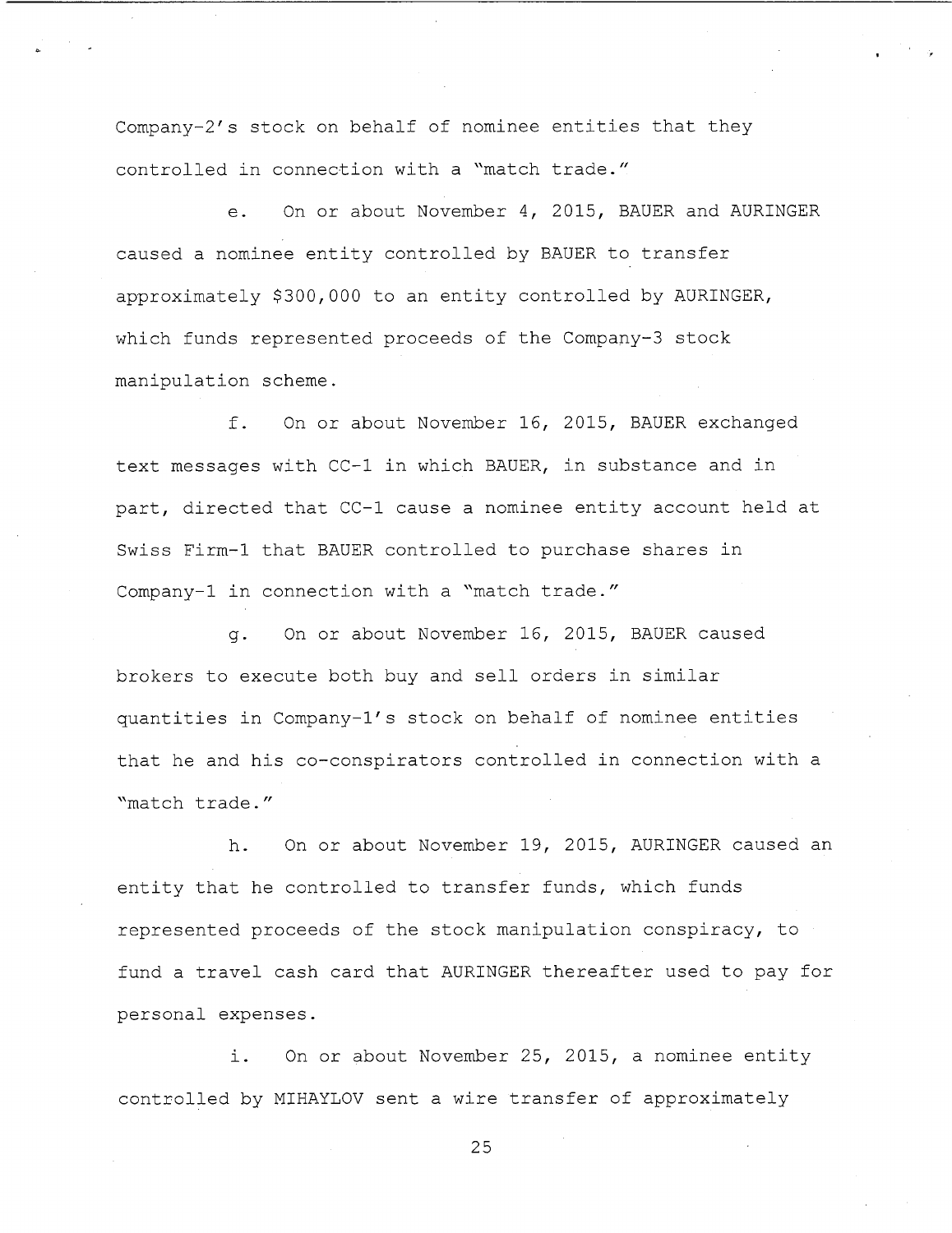\$40,000 to another entity subject to MIHAYLOV's control, which wire represented proceeds of the stock manipulation conspiracy. This wire transfer was falsely justified using a fake invoice for purported consulting services, when, in truth and in fact, the wire transfer represented proceeds of the stock manipulation conspiracy.

 $\mathbf{\dot{1}}$ . On or about March 9, 2016, BAUER, AURINGER, and others known and unknown, caused brokers to execute both buy and sell orders in similar quantities in Company-3's stock on behalf of nominee entities that they controlled in connection with a "match trade." Certain of these trade orders were executed in Manhattan, New York.

 $k<sub>1</sub>$ In or about March 2016, BAUER caused CC-1 and Swiss Firm-1 to deliver certain physical share certificates of Company-1's stock to a transfer agent for the purpose of ownership of these shares being transferred to a nominee entity subject to the control of BAUER, AURINGER, MIHAYLOV, and DANIEL FERRIS, the defendant.

On or about May 24, 2016, a nominee entity on the  $1.$ Asian Nominee Platform sent a wire transfer to a bank account controlled by MIHAYLOV of approximately \$100,000, which wire represented proceeds of the stock manipulation conspiracy. This wire transfer was falsely justified using a fake loan agreement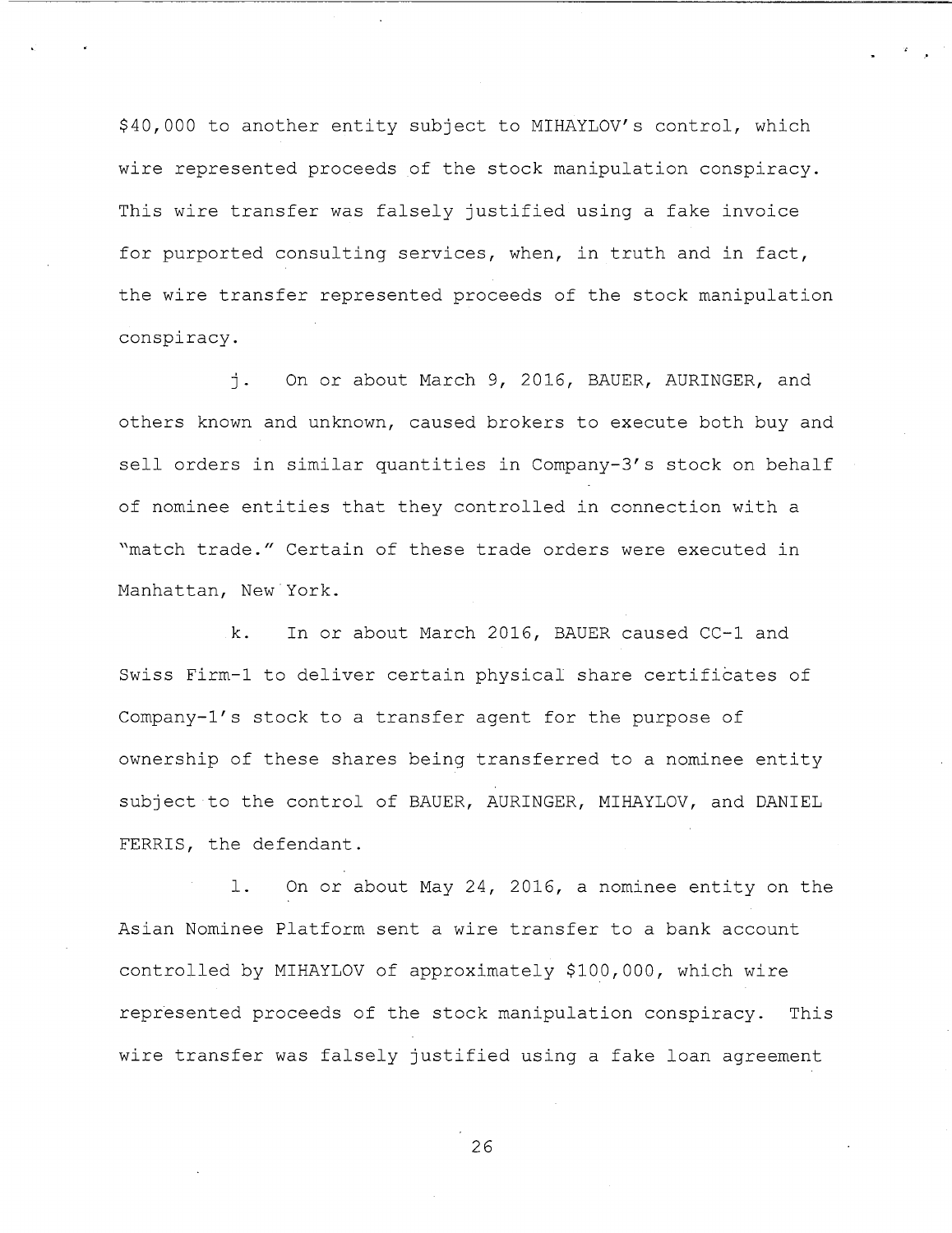between the Asian Nominee Platform entity sending the wire and MIHAYLOV.

On or about May 25, 2016, AURINGER and CC-1 m. exchanged text messages relating to trading shares of Company-1 through the nominee entities controlled by the Group.

On or about June 2, 2016, AURINGER sent text n. messages to CC-1 requesting a summary of the Company-1 stock sales that had occurred through the nominee entities controlled by the Group.

On or about June 8, 2016, MIHAYLOV sent a text  $\circ$ . message to CC-1 relating to MIHAYLOV's stock promotion efforts in connection with the Company-1 stock manipulation scheme.

On or about June 15, 2016, BAUER, AURINGER,  $D -$ MIHAYLOV, FERRIS, and others known and unknown, caused brokers to execute trades in Company-1's stock on behalf of nominee entities that they controlled. Certain of these trade orders were executed in Manhattan, New York.

In or about June 2016, BAUER, AURINGER, MIHAYLOV,  $\alpha$ . FERRIS, and others known and unknown, caused hundreds of thousands of Company-1 stock sale proceeds to be wired from a nominee entity account that they controlled to Intermediary Entity-1, and Intermediary Entity-1 thereafter transferred a portion of these funds to another entity in order to fund an ongoing stock promotion of Company-1's stock.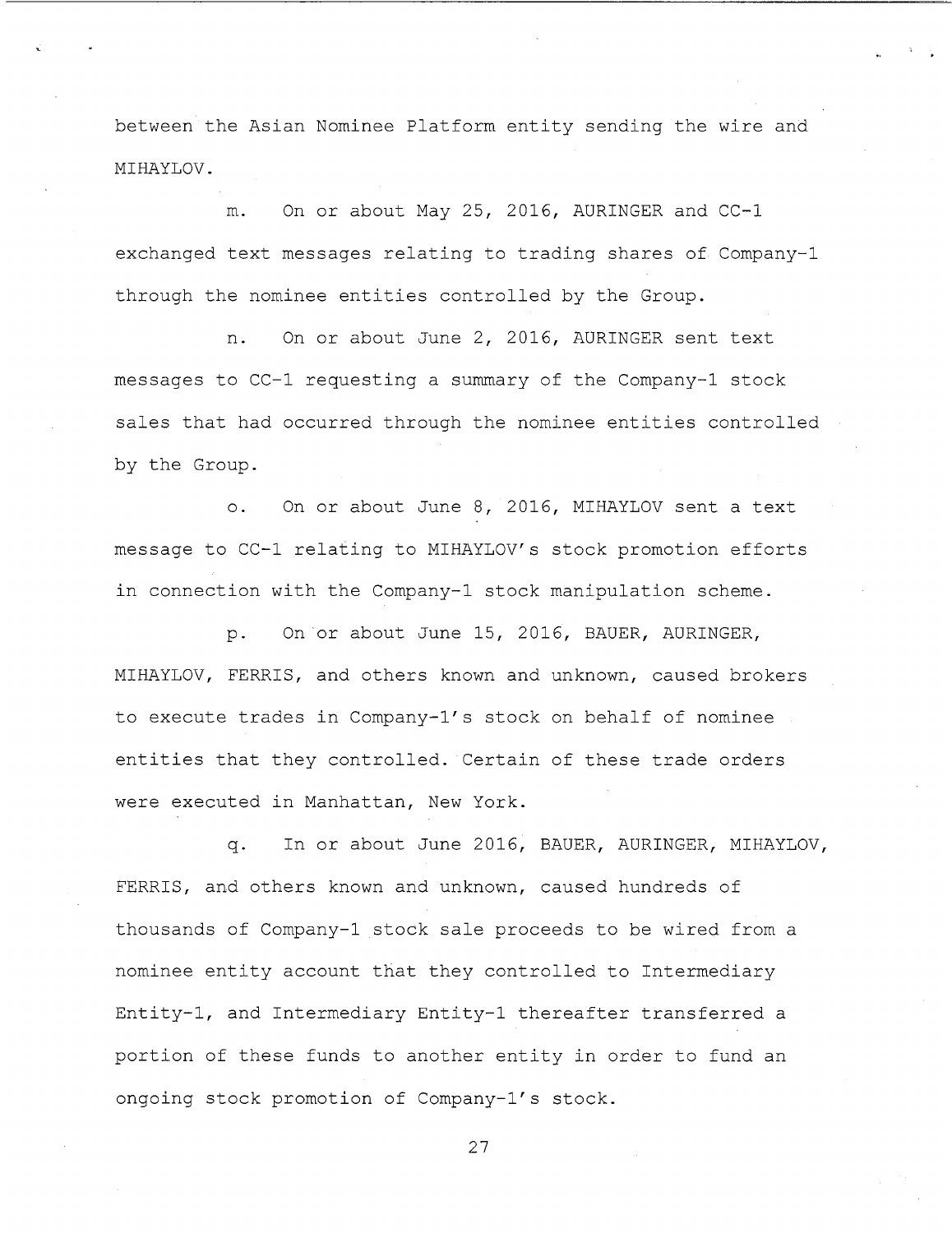On or about July 27, 2016, BAUER, AURINGER, and  $\mathcal{L}$ MIHAYLOV, and others known and unknown, caused brokers to execute trades in Company-2's stock on behalf of nominee entities that they controlled. Certain of these trade orders were executed in Manhattan, New York.

 $S_{\pm}$ On or about August 22, 2016, MIHAYLOV and CC-1 exchanged text messages relating to sales in Company-1 stock that were occurring through the nominee entities controlled by the Group.

On or about November 7, 2016, BAUER, AURINGER,  $t$ . and others known and unknown, caused brokers to execute trades in Company-3's stock on behalf of nominee entities that they controlled. Certain of these trade orders were executed in Manhattan, New York.

On or about December 5, 2016, MIHAYLOV sent a  $11<sup>2</sup>$ text message to CC-1 relating to MIHAYLOV's stock promotion efforts in connection with the Company-1 stock manipulation scheme.

On or about January 25, 2017, FERRIS and CC-1  $V$ . exchanged text messages relating to the sale of Company-1 shares by nominee entities controlled by the Group and the distribution of proceeds from those sales to FERRIS.

On or about January 27, 2017, BAUER, FERRIS, CC-1 w. and others caused proceeds of the sales of Company-1 stock to be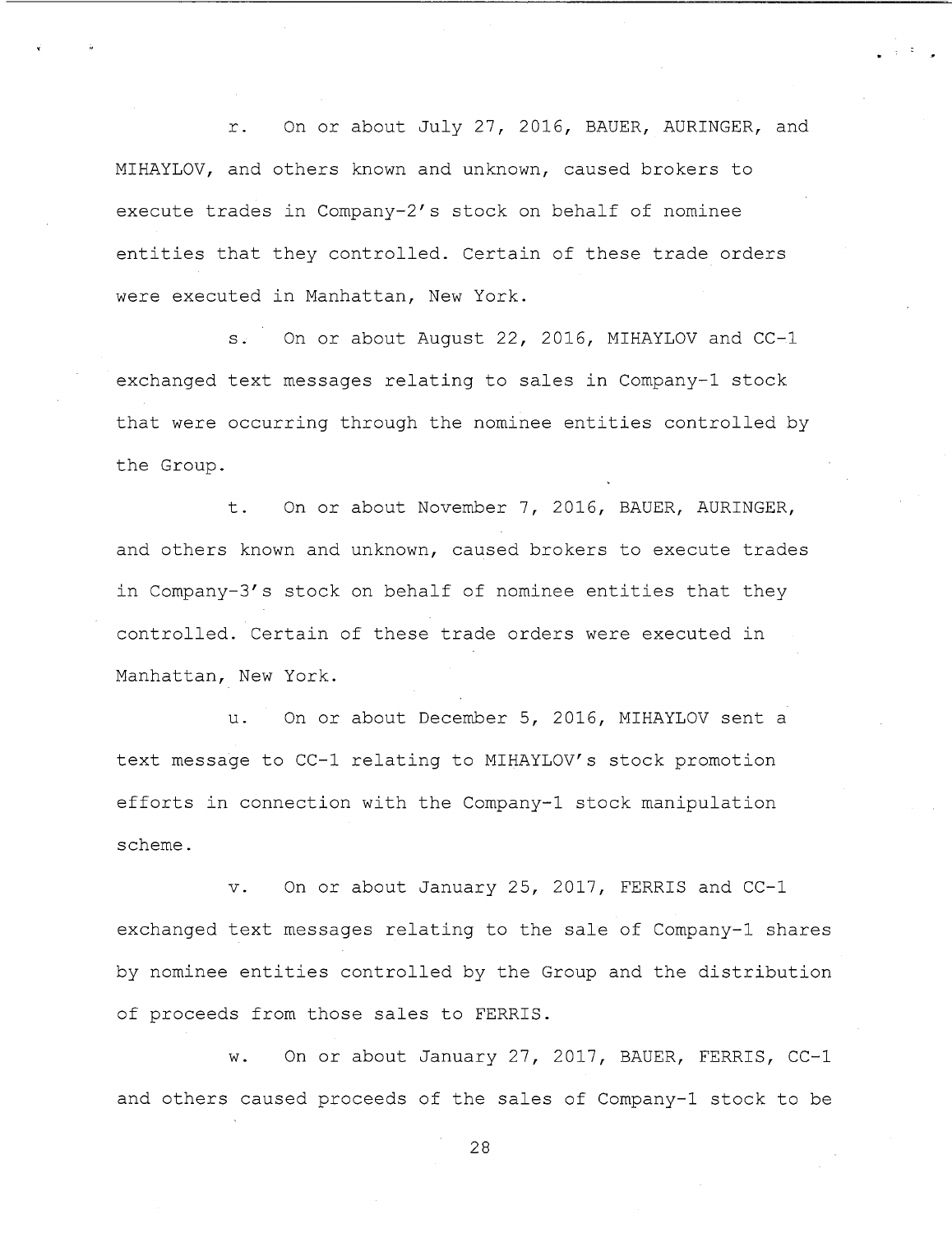wire transferred from a nominee entity controlled by the Group to a bank account controlled by FERRIS.

On or about January 30, 2017, BAUER, FERRIS, and  $\mathbf{x}$ . others known and unknown, caused brokers to execute trades in Company-4's stock on behalf of nominee entities that they controlled.

On or about February 2, 2017, BAUER, FERRIS, and  $V_{\bullet}$ others known and unknown, caused brokers to execute both buy and sell orders in similar quantities in Company-4's stock on behalf of nominee entities that they controlled in connection with a "match trade." Certain of these trade orders were executed in Manhattan, New York.

On or about February 8, 2017, BAUER, FERRIS, and  $\overline{z}$ . others known and unknown, caused brokers to execute trades in Company-4's stock on behalf of nominee entities that they controlled. Certain of these trade orders were executed in Manhattan, New York.

On or about February 17, 2017, BAUER, FERRIS, and aa. others caused a nominee entity subject to their control to transfer proceeds from the sale of Company-4 stock to an entity controlled by FERRIS, which wire transfers were falsely described as for consulting services when, in truth and in fact, they were proceeds of the stock manipulation scheme.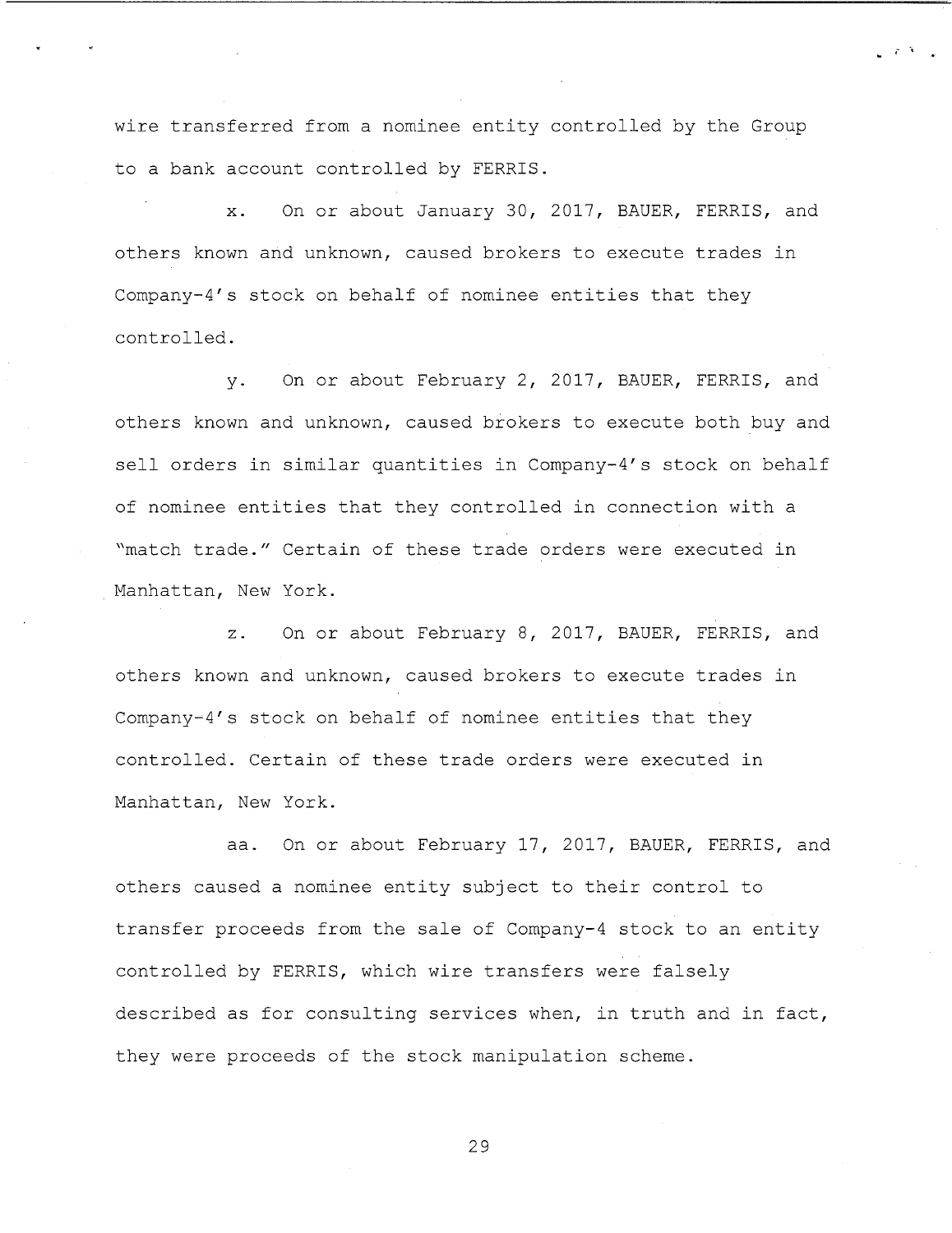In or about February 2017, BAUER, FERRIS, and hh. others caused proceeds from the sale of Company-4 stock to be transferred between multiple entities subject to their control, and then, on or about February 17, 2017, wired a portion of these proceeds to fund the activities of a "boiler room" in connection with the Company-4 stock manipulation scheme. The wire sent on or about February 17, 2017 to fund the operations of the "boiler room" passed through the Southern District of New York.

. cc. On or about July 24, 2017, BAUER, AURINGER, MIHAYLOV, FERRIS, and others known and unknown, caused a wire of \$10,000, which wire passed through the Southern District of New York, to be sent from a nominee entity controlled by the Group to a firm that had been introduced to the Group by CC-2. The purpose of the transfer was for the receiving firm to take steps in furtherance a stock promotion campaign relating to the Company-1 stock manipulation scheme.

On or about March 3, 2018, BAUER, AURINGER, dd. MIHAYLOV, FERRIS, and others known and unknown, caused brokers to execute trades in Company-1's stock on behalf of nominee entities that they controlled. Certain of these trade orders were executed in Manhattan, New York.

On or about August 23, 2018, FERRIS and others ee. known and unknown, caused brokers to execute both buy and sell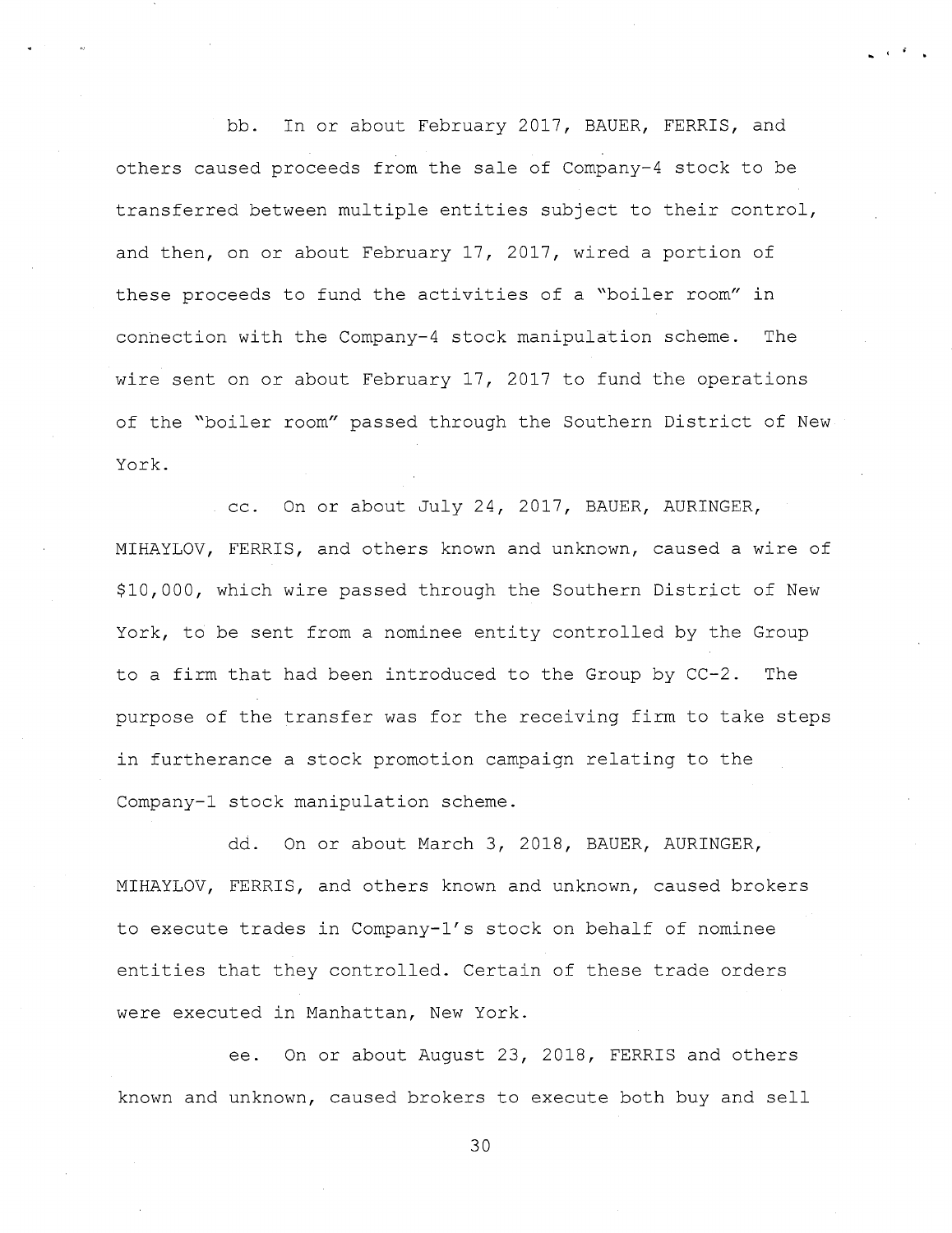orders in similar quantities in Company-5's stock on behalf of nominee entities that they controlled in connection with a "match trade." Certain of these trade orders were executed in Manhattan, New York.

ff. On or about May 15, 2019, FERRIS sent an email to CC-1, among others, relating to sending a wire transfer in order to pay for control of a publicly traded shell company in connection with the stock manipulation conspiracy. In the email FERRIS stated, in substance and in part, that the wire transfer to pay for control of the publicly traded shell company would be justified by a phony invoice.

gg. On or about May 23, 2019, FERRIS and others known and unknown, caused brokers to execute trades in Company-5's stock on behalf of nominee entities that they controlled.

hh. On or about June 14, 2019, FERRIS sent an email to CC-1, among others, in an effort to cause the management of Company-5 to issue a press release containing false and misleading statements in response to OTC Markets Group placing a "caveat emptor" flag on the stock of Company-5.

ii. On or about August 6, 2019, FERRIS caused an entity he controlled to wire approximately \$31,000, which represented proceeds of the Company-5 scheme, to a luxury watch seller to purchase a luxury watch for the benefit of CC-1.

(Title 18, United States Code, Section 371.)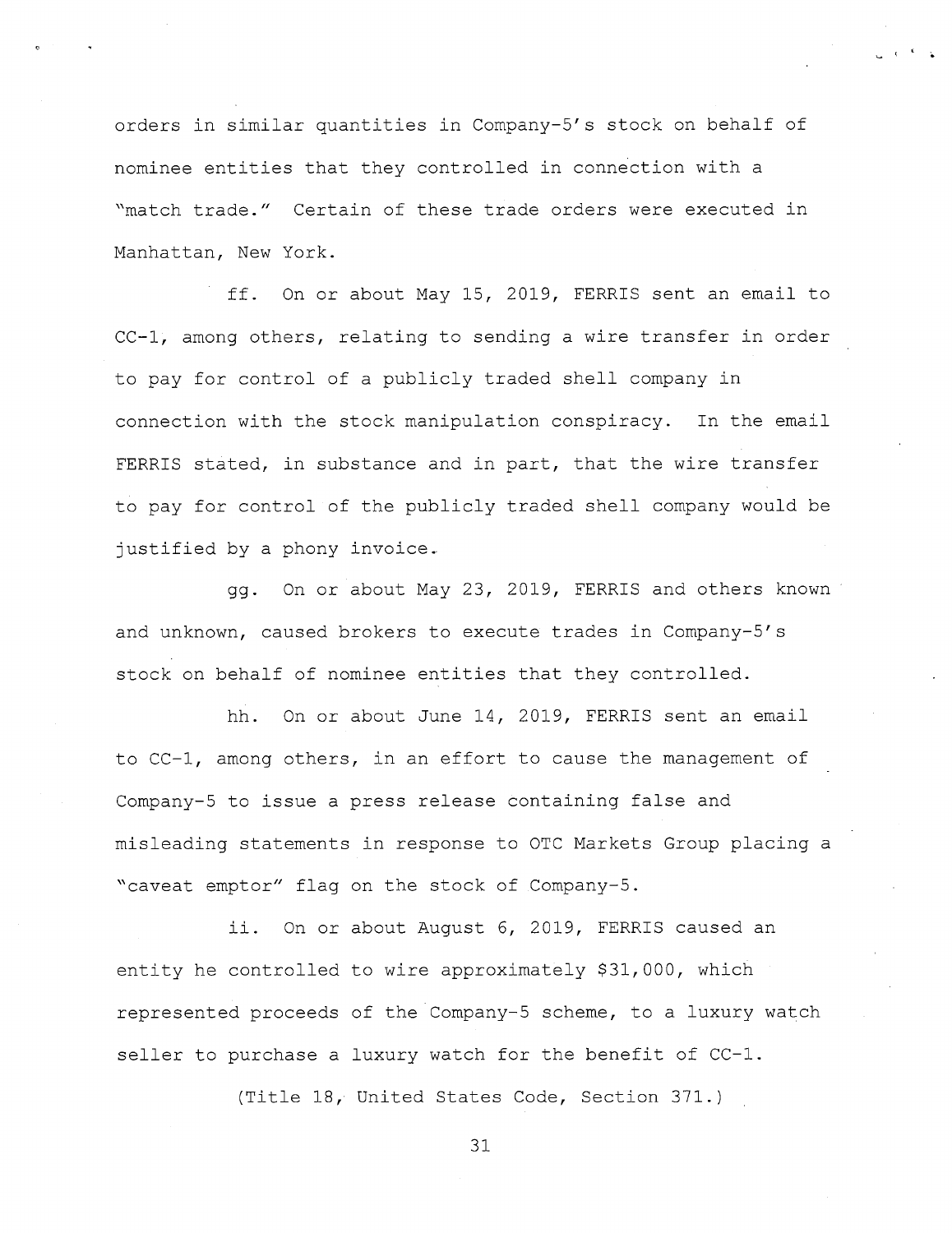## COUNT TWO (Conspiracy to Commit Wire Fraud)

The Grand Jury further charges:

The allegations contained in paragraphs 1 through 48,  $52.$ and 51 above are hereby repeated, re-alleged, and incorporated by reference as if fully set forth herein.

From at least in or about 2013, up to and including in  $53.$ or about December 2019, in the Southern District of New York, and elsewhere, RONALD BAUER, a/k/a "Patek," CRAIG AURINGER, PETAR MIHAYLOV, a/k/a "Petar the Bulgarian," a/k/a "PDM," and DANIEL FERRIS, the defendants, and others known and unknown, willfully and knowingly combined, conspired, confederated, and agreed together and with each other to commit wire fraud, in violation of Title 18, United States Code, Section 1343.

It was a part and an object of the conspiracy that  $54.$ RONALD BAUER, a/k/a "Patek," CRAIG AURINGER, PETAR MIHAYLOV, a/k/a "Petar the Bulgarian," a/k/a "PDM," and DANIEL FERRIS, the defendants, and others known and unknown, willfully and knowingly, having devised and intending to devise a scheme and artifice to defraud, and for obtaining money and property by means of false and fraudulent pretenses, representations, and promises, would and did transmit and cause to be transmitted by means of wire and radio communication in interstate and foreign commerce, writings, signs, signals, pictures, and sounds for the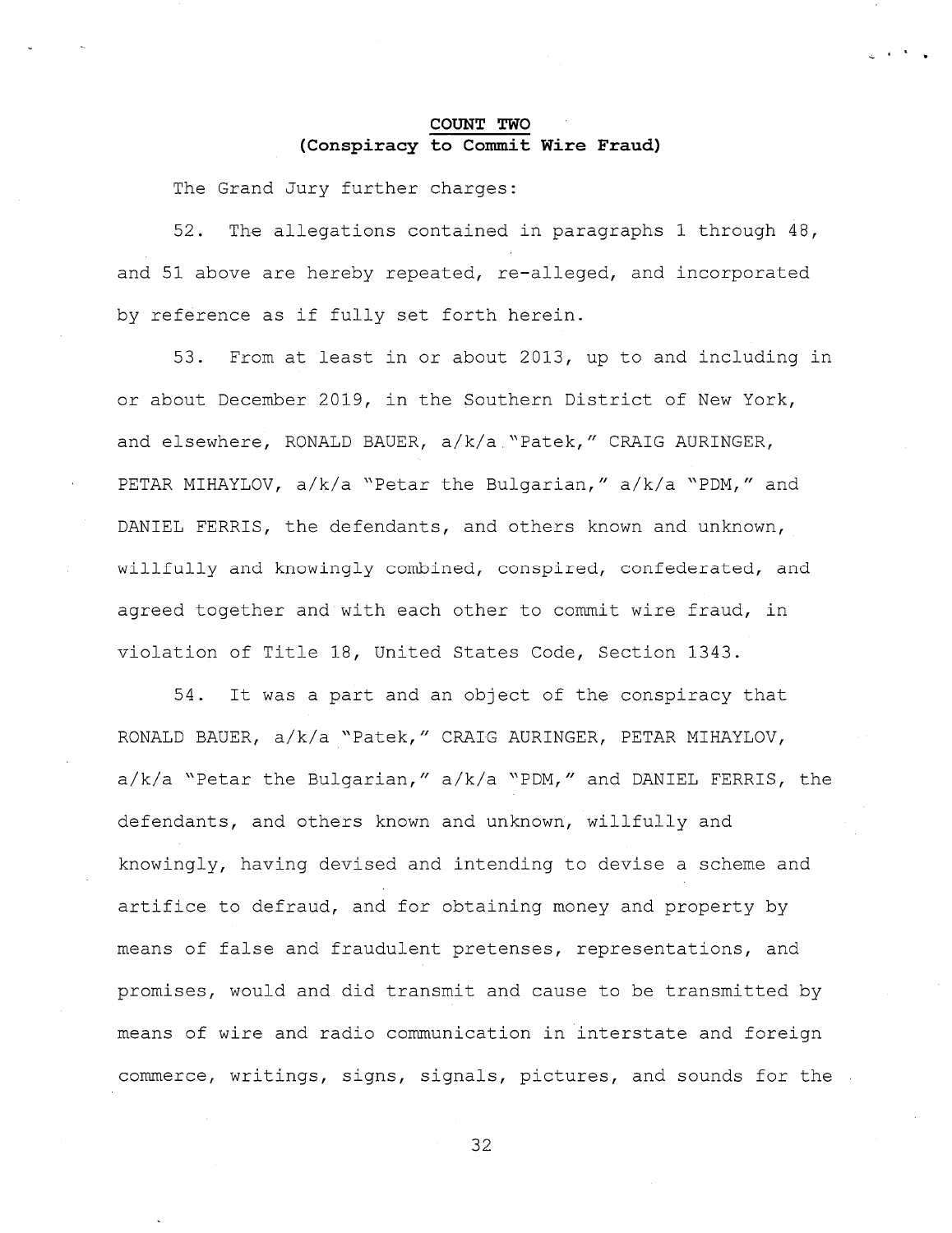purpose of executing such scheme and artifice, in violation of Title 18, United States Code, Section 1343, to wit, BAUER, AURINGER, MIHAYLOV, FERRIS, and others conspired to manipulate the share price and trading volume of various publicly traded stocks, including the shares of Company-1 through Company-5, and used the wires in connection with said conspiracy, including wires that passed through the Southern District of New York.

 $\mathcal{L}(\mathcal{L}) = \mathcal{L}(\mathcal{L})$ 

(Title 18, United States Code, Section 1349.)

### COUNTS THREE THROUGH SEVEN (Securities Fraud)

The Grand Jury further charges:

The allegations contained in paragraphs 1 through 48,  $55.$ and 51 are hereby repeated, re-alleged, and incorporated by reference as if fully set forth herein.

On or about the dates set forth below, in the Southern 56. District of New York and elsewhere, RONALD BAUER, a/k/a "Patek," CRAIG AURINGER, PETAR MIHAYLOV, a/k/a "Petar the Bulgarian," a/k/a "PDM," and DANIEL FERRIS, the defendants, willfully and knowingly, directly and indirectly, by the use of means and instrumentalities of interstate commerce, and the mails and facilities of national securities exchanges, did use and employ, and cause to be used and employed, in connection with the purchase and sale of securities, manipulative and deceptive devices and contrivances in contravention of Title 17, Code of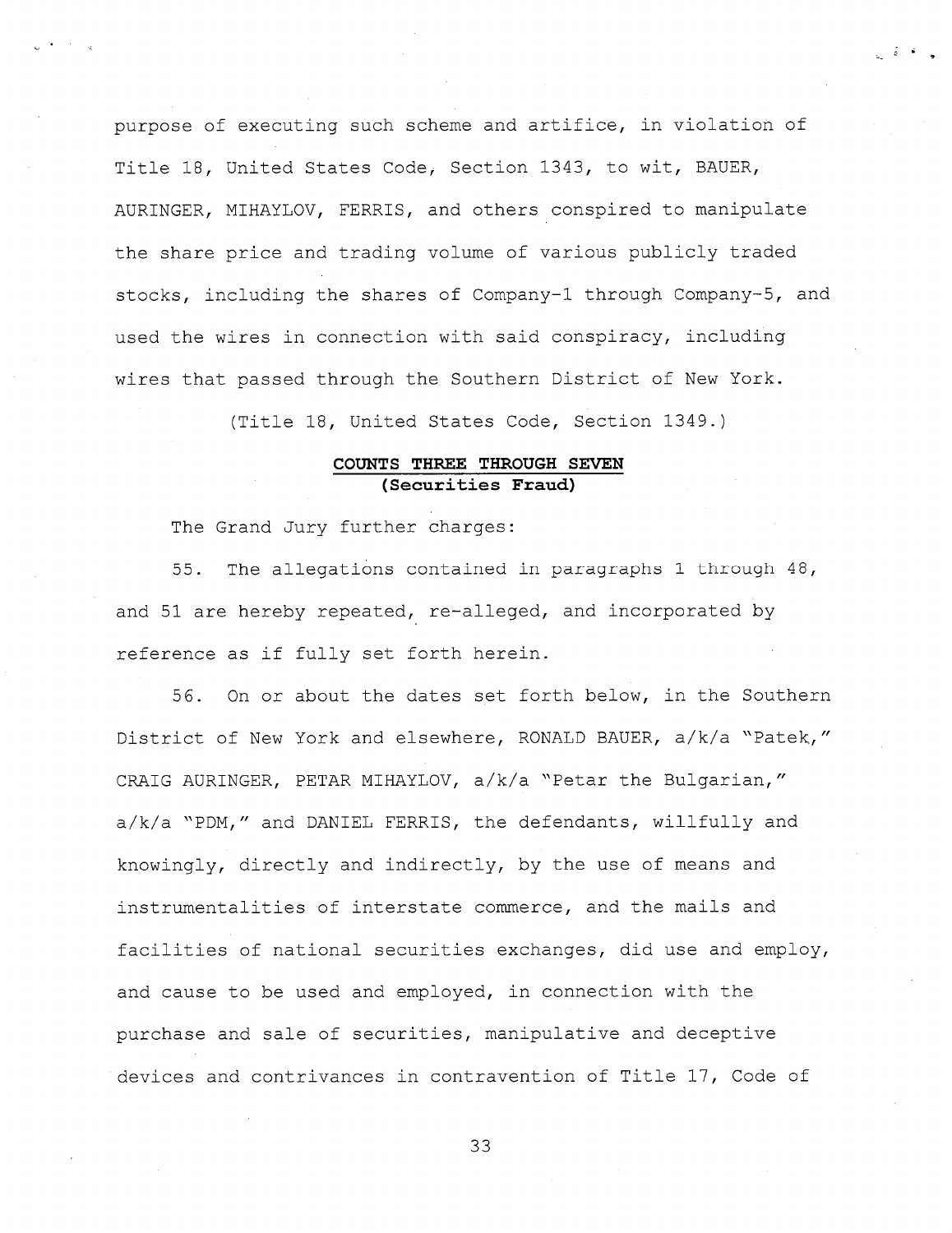Federal Regulations, Section 240.10b-5, by (a) employing devices, schemes, and artifices to defraud; (b) making untrue statements of material fact and omitting to state material facts necessary in order to make the statements made, in light of the circumstances under which they were made, not misleading; and (c) engaging in acts, practices and courses of business which operated and would operate as a fraud and deceit upon persons, and aided and abetted the same, to wit, in or about the time periods set forth below, the defendants set forth below participated in a scheme to manipulate the share price and trading volume of the securities of the following companies:

 $\label{eq:2} \mathcal{L}(\mathcal{L}) = \mathcal{L}(\mathcal{L}) \mathcal{L}(\mathcal{L})$ 

| <b>COUNT</b> | DEFENDANTS                               | COMPANY   | TIME PERIOD                            |
|--------------|------------------------------------------|-----------|----------------------------------------|
| THREE        | BAUER, AURINGER,<br>MIHAYLOV, and FERRIS | Company-1 | 2015 through October 2018              |
| <b>FOUR</b>  | BAUER, AURINGER, and<br>MIHAYLOV         |           | Company-2   2014 through November 2016 |
| <b>FIVE</b>  | BAUER and AURINGER                       |           | Company-3   2013 through November 2016 |
| <b>SIX</b>   | BAUER and FERRIS                         |           | Company-4   2013 through 2018          |
| <b>SEVEN</b> | FERRIS                                   |           | Company-5   2017 through 2019          |

(Title 15, United States Code, Sections 78j(b) & 78ff; Title 17, Code of Federal Regulations, Section 240.10b-5; and Title 18, United States Code, Section 2.)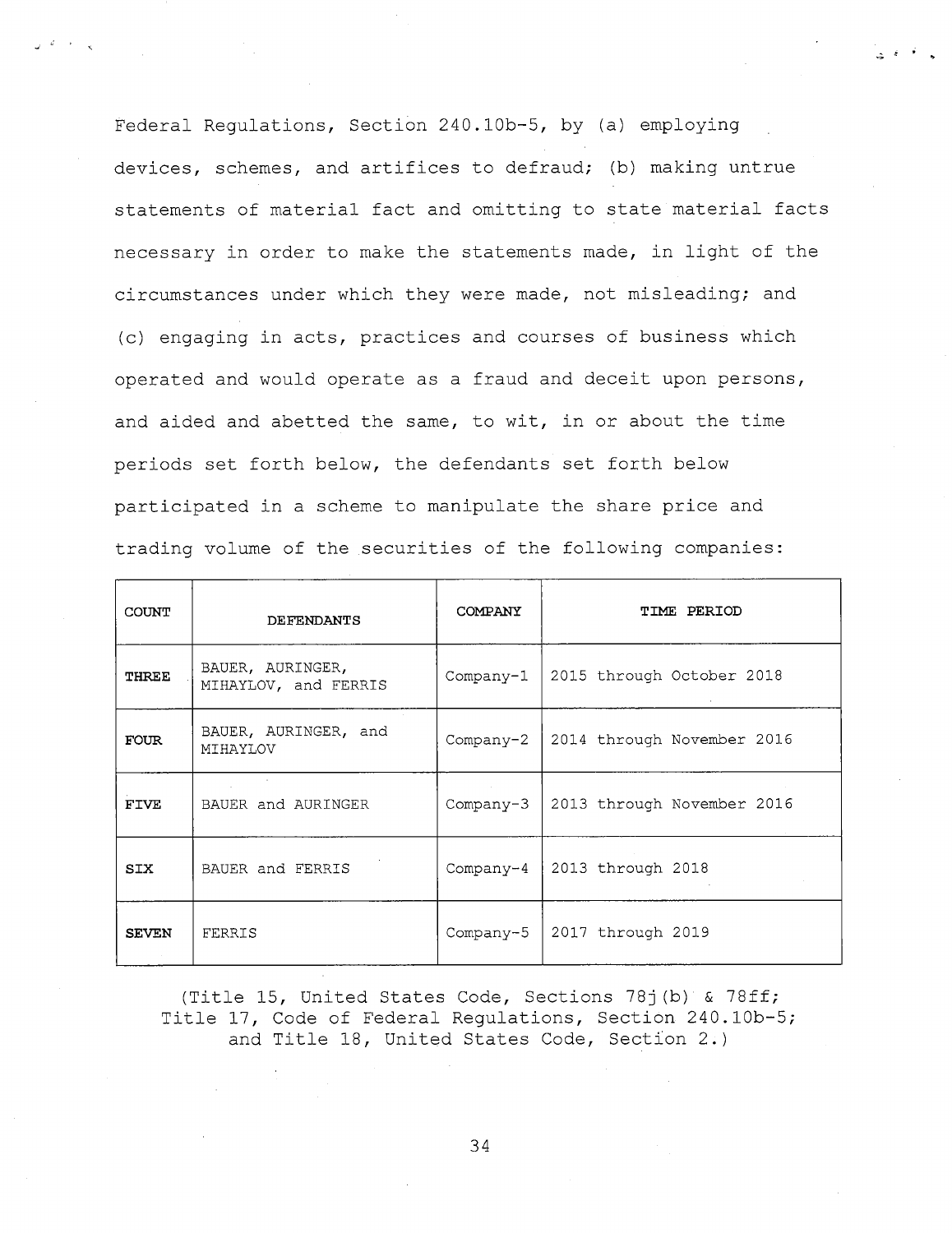## **COUNT EIGHT** (Wire Fraud)

The Grand Jury further charges:

57. The allegations contained in paragraphs 1 through 48, and 51 above are hereby repeated, re-alleged, and incorporated by reference as if fully set forth herein.

58. From at least in or about 2013, up to and including at least in or about December 2019, in the Southern District of New York and elsewhere, RONALD BAUER, a/k/a "Patek," CRAIG AURINGER, PETAR MIHAYLOV, a/k/a "Petar the Bulgarian," a/k/a "PDM," and DANIEL FERRIS, the defendants, willfully and knowingly, having devised and intending to devise a scheme and artifice to defraud, and for obtaining money and property by means of false and fraudulent pretenses, representations and promises, transmitted and caused to be transmitted by means of wire and radio communication in interstate and foreign commerce, writings, signs, signals, pictures, and sounds for the purpose of executing such scheme and artifice, to wit, BAUER, AURINGER, MIHAYLOV, FERRIS, and others engaged in a scheme to manipulate the share price and trading volume of the stock of Company-1 through Company-5, as well as other stocks, which scheme involved the use of wires, including wires that passed through the Southern District of New York.

(Title 18, United States Code, Section 1343 and 2.)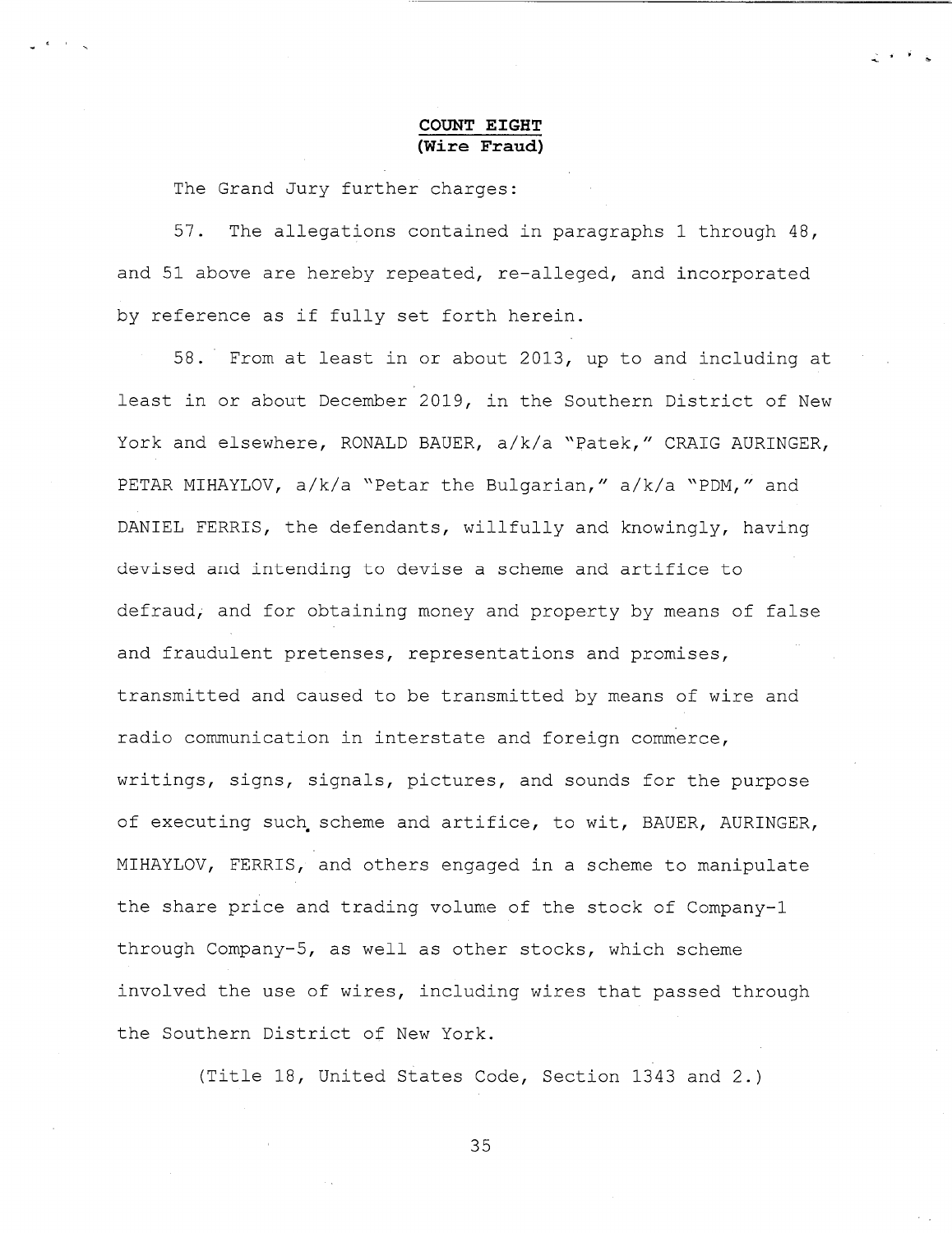#### **COUNT NINE**

 $\mathcal{H}^{\prime}$  and  $\mathcal{H}^{\prime}$  . In the  $\mathcal{H}^{\prime}$ 

(Conspiracy to Commit Concealment Money Laundering) The Grand Jury further charges:

59. The allegations contained in paragraphs 1 through 48, and 51 above are hereby repeated, re-alleged, and incorporated by reference as if fully set forth herein.

60. From at least in or about 2013, up to and including at least in or about December 2019, in the Southern District of New York and elsewhere, RONALD BAUER, a/k/a "Patek," CRAIG AURINGER, PETAR MIHAYLOV, a/k/a "Petar the Bulgarian," a/k/a "PDM," and DANIEL FERRIS, the defendants, and others known and unknown, knowingly combined, conspired, confederated, and agreed together and with each other to violate Title 18, United States Code, Section 1956(a)(1)(B)(i).

It was a part and an object of the conspiracy that 61. RONALD BAUER, a/k/a "Patek," CRAIG AURINGER, PETAR MIHAYLOV, a/k/a "Petar the Bulgarian," a/k/a "PDM," and DANIEL FERRIS, the defendants, and others known and unknown, knowing that the property involved in certain financial transactions, to wit, wire transfers to bank accounts controlled by the scheme participants and transfers to purchase assets for scheme participants, represented the proceeds of some form of unlawful activity, would and did conduct and attempt to conduct such financial transactions, which in fact involved the proceeds of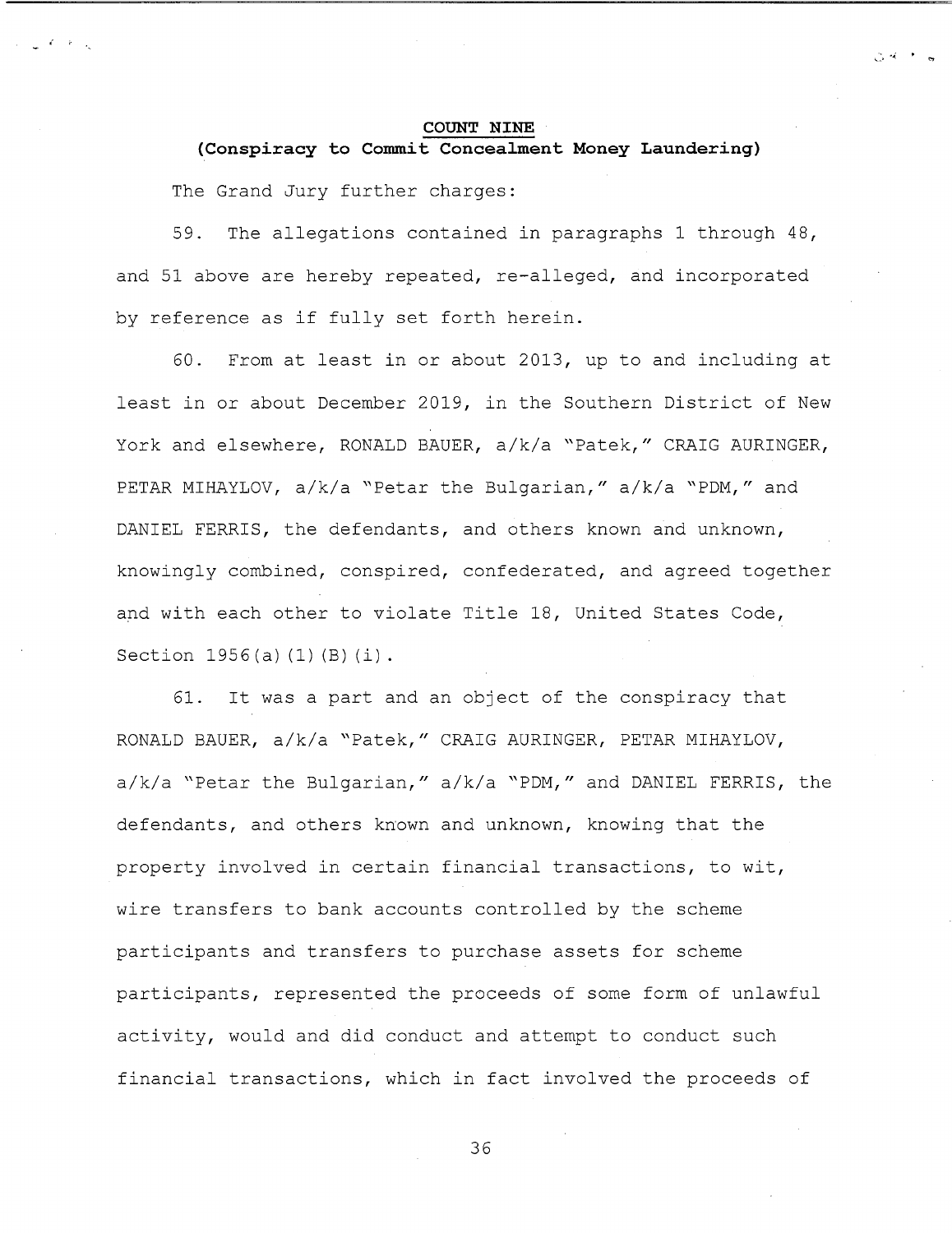specified unlawful activity as defined in 18 U.S.C.

§ 1956(c)(7), to wit, fraud in the sale of securities and wire fraud, knowing that the transactions were designed in whole or in part to conceal and disquise the nature, location, source, ownership and control of the proceeds of specified unlawful activity, in violation of Title 18, United States Code, Section  $1956(a) (1) (B) (i)$ .

 $\mathbb{R}^2 \times \mathbb{R}^2$ 

(Title 18, United States Code, Section 1956(h).)

#### FORFEITURE ALLEGATIONS

62. As a result of committing one or more of the offenses alleged in Counts One through Eight of this Indictment, RONALD BAUER, a/k/a "Patek," CRAIG AURINGER, PETAR MIHAYLOV, a/k/a "Petar the Bulgarian," a/k/a "PDM," and DANIEL FERRIS, the defendants, shall forfeit to the United States, pursuant to Title 18, United States Code, Section 981(a)(1)(C), and Title 28, United States Code, Section 2461, any and all property, real and personal, that constitutes or is derived from proceeds traceable to the commission of said offenses, including but not limited to, a sum of money in United States currency representing the amount of proceeds traceable to the commission of said offenses.

63. As a result of committing the offense alleged in Count Nine of this Indictment, RONALD BAUER, a/k/a "Patek," CRAIG AURINGER, PETAR MIHAYLOV, a/k/a "Petar the Bulgarian," a/k/a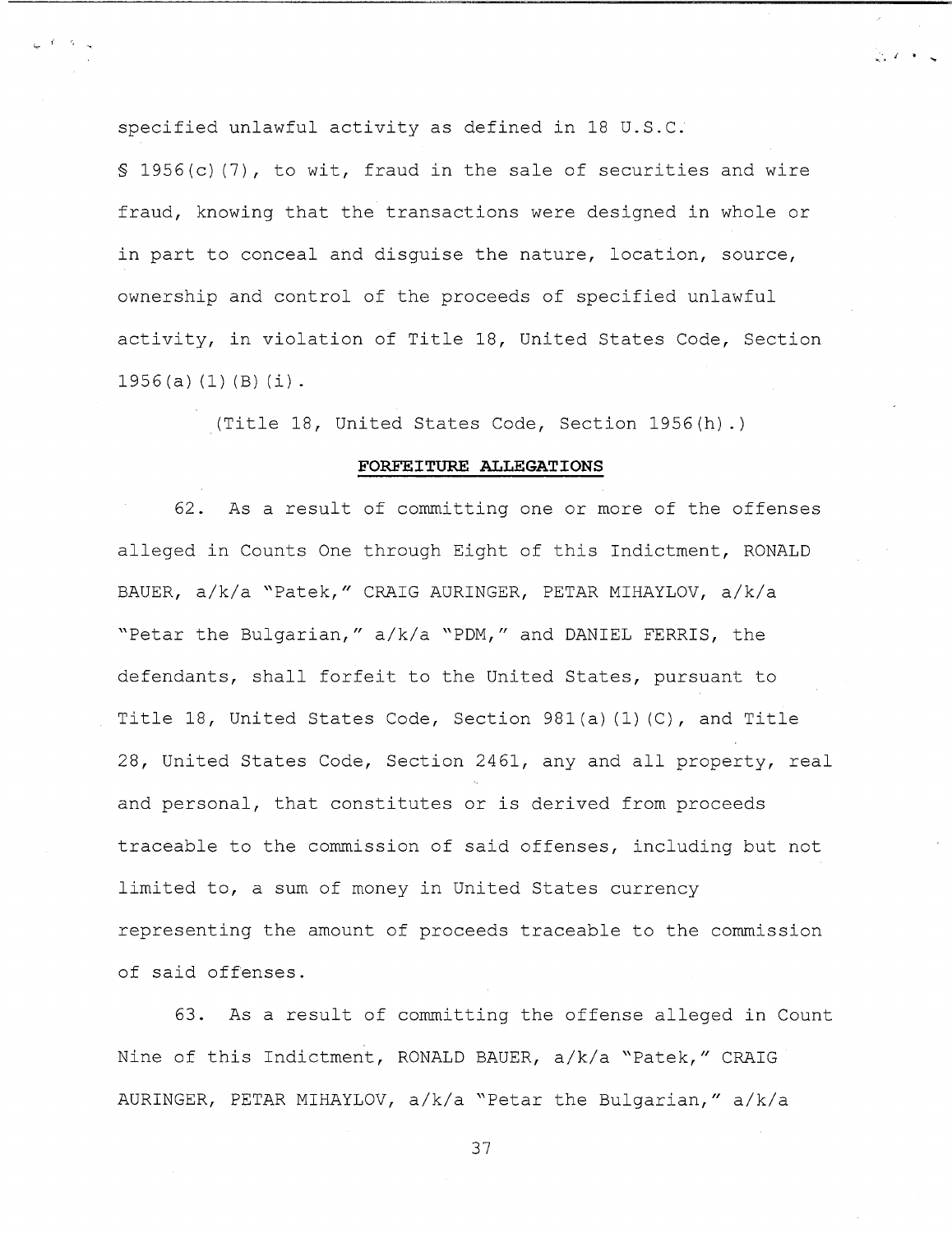"PDM," and DANIEL FERRIS, the defendants, shall forfeit to the United States, pursuant to Title 18, United States Code, Section 982(a)(1), any property, real and personal, involved in said offenses, or any property traceable to such property, including but not limited to a sum in United States currency representing the amount of property involved in said offenses.

#### Substitute Assets Provision

64. If any of the above-described forfeitable property, as a result of any act or omission of RONALD BAUER, a/k/a "Patek," CRAIG AURINGER, PETAR MIHAYLOV, a/k/a "Petar the Bulgarian," a/k/a "PDM," and DANIEL FERRIS, the defendants:

cannot be located upon the exercise of due  $a.$ diligence;

b. has been transferred or sold to, or deposited with, a third person;

has been placed beyond the jurisdiction of the  $\mathsf{C}$ . Court:

> d. has been substantially diminished in value; or

has been commingled with other property which  $e<sub>1</sub>$ cannot be subdivided without difficulty;

it is the intent of the United States, pursuant to Title 21, United States Code, Section 853(p), and Title 28, United States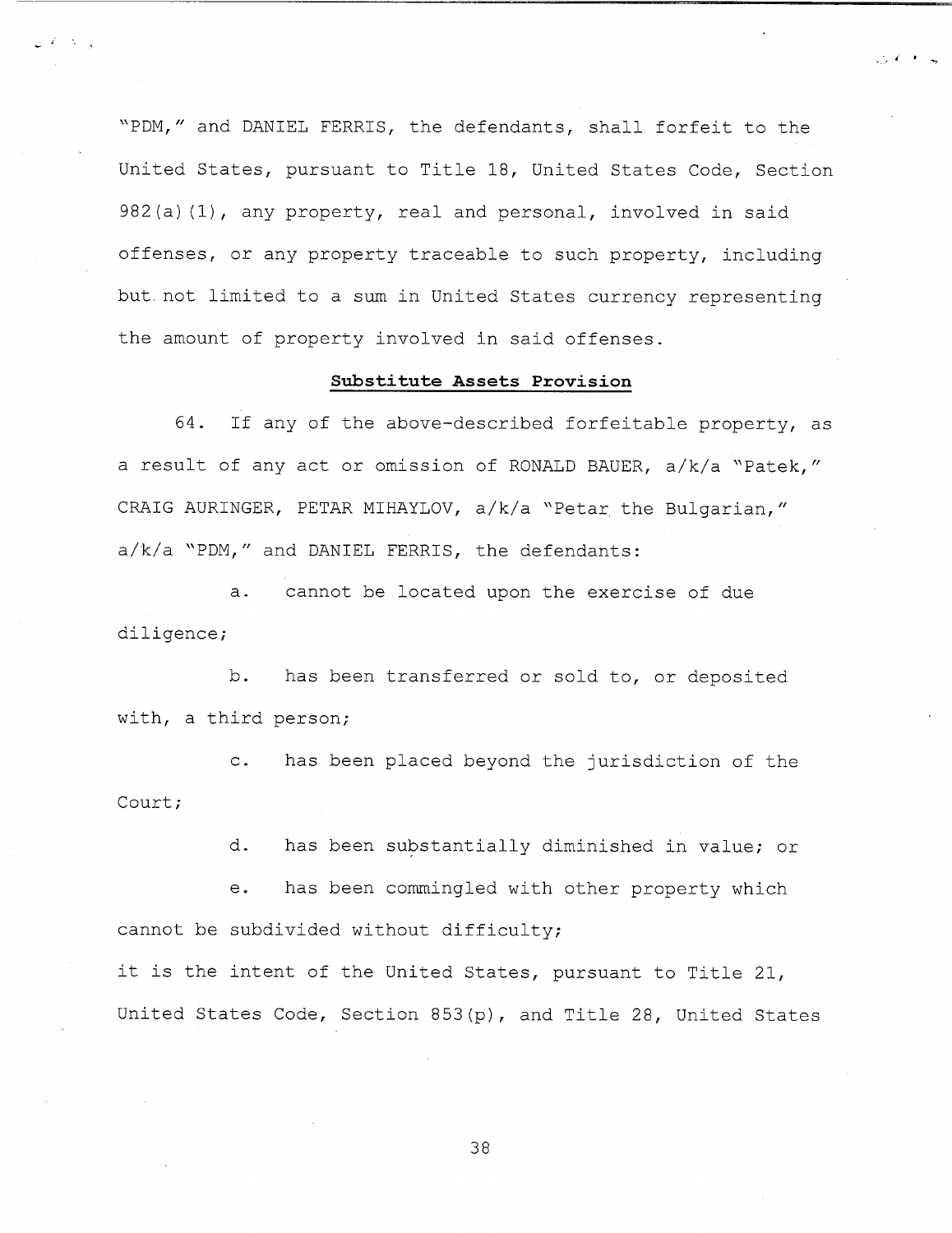Code, Section 2461, to seek forfeiture of any other property of the defendant up to the value of the above forfeitable property.

(Title 18, United States Code, Sections 981, 982; Title 21, United States Code, Section 853; and Title 28, United States Code, Section 2461.)

amian Williams

FOREPERSON

DAMIAN WILLIAMS United States Attorney